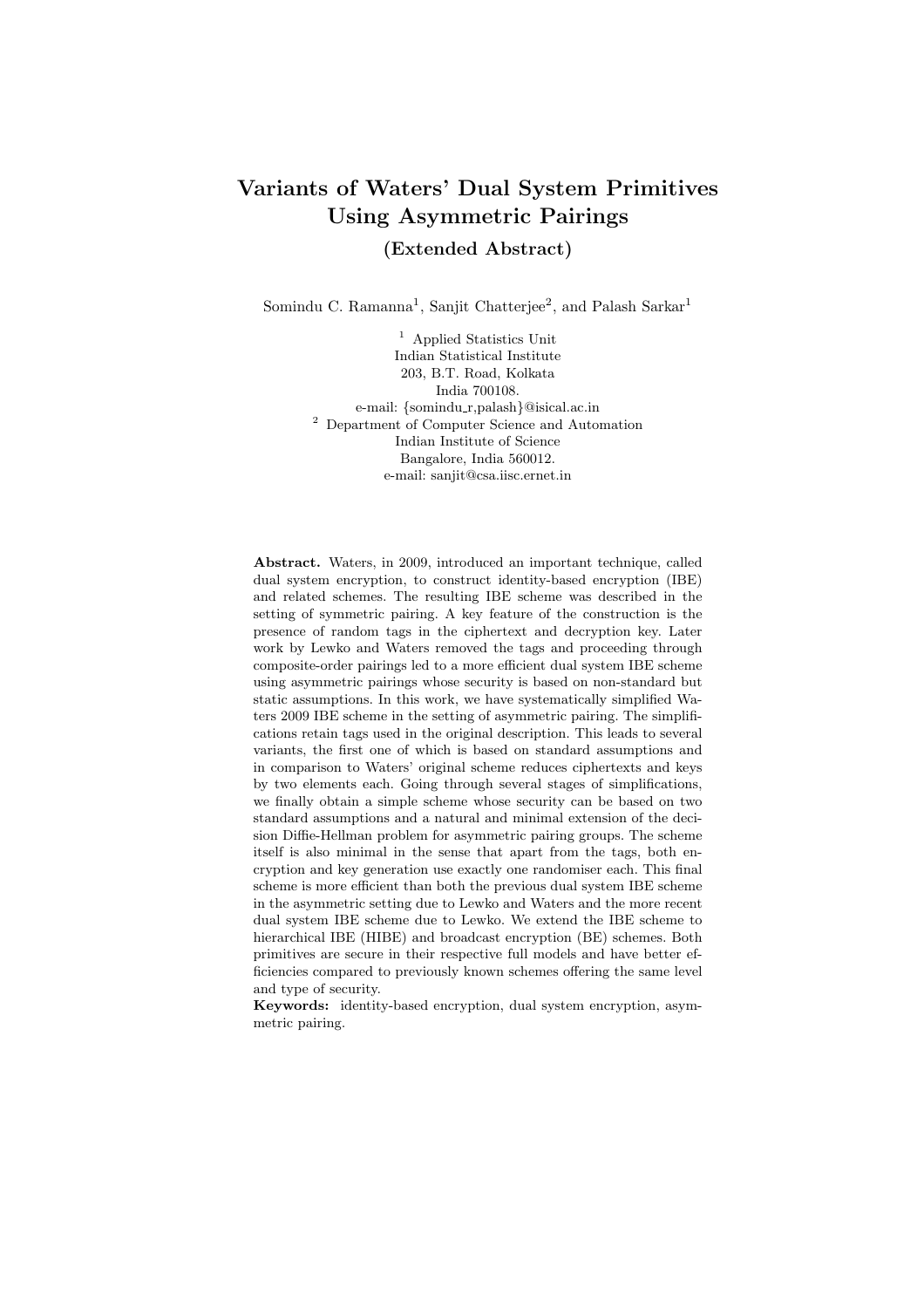# 1 Introduction

Constructions of identity-based encryption schemes constitute one of the most challenging problems of public-key cryptography. The notion of IBE was proposed in [14] and solved in [3, 7]. This lead to a great deal of research on the topic. The solution in [3], though simple and elegant, had several features which were not satisfactory from a theoretical point of view.

In this work, we will be interested in IBE schemes built from bilinear pairings. Till date, most pairing based cryptographic schemes have been based on a bilinear map  $e : \mathbb{G} \times \mathbb{G} \to \mathbb{G}_T$ , where  $\mathbb{G}$  is a prime-order group of elliptic curve points over a finite field and  $\mathbb{G}_T$  is a subgroup of a finite field. Such maps arise from Weil and Tate pairings and there is an extensive literature on efficient implementation of such maps. Since the two components of the domain of  $e$  are same, such an  $e$  is called a symmetric pairing. Another kind of pairings, where the order of  $\mathbb G$  is composite has been proposed [4]. Such pairings are called composite-order pairings and provide additional flexibility in designing schemes. The trade-off, however, is that computing the pairing itself becomes significantly slower and also the representation of the group elements becomes substantially longer.

Symmetric pairings (over prime order groups), are neither the most general nor the most efficient of possible pairings over elliptic curves. A general bilinear map is of the form  $e : \mathbb{G}_1 \times \mathbb{G}_2 \to \mathbb{G}_T$ , where  $\mathbb{G}_1$  is a prime-order group of points of an elliptic curve over a finite field  $\mathbb F$  and  $\mathbb G_2$  is a group (of the same prime-order) of points of the same curve over an extension of F. Such maps are called asymmetric pairings. Studies [16, 8, 5] have indicated that compared to symmetric pairings, asymmetric pairings are much faster and more compact to implement.

An important work on pairing based IBE is [17] which builds upon earlier work in [1, 2] to provide an efficient IBE scheme with full security without random oracles. Variants have been reported [6, 12] which result in IBE schemes which are efficient and have practical sized parameters. Though important, a drawback of the scheme in [17] is that the size of the public parameters grows linearly with the security parameter.

In a major innovation, Waters [18] introduced a new technique – called dual system encryption – for construction of IBE schemes and related primitives. The scheme presented in [18] has the feature that the size of the public parameters is constant while retaining full security. Dual system encryption is by itself an interesting notion and worthy of further investigation. The goal of a better understanding of dual system encryption would be to obtain IBE schemes with improved efficiency compared to the one proposed in [18].

An immediate follow-up work [11] took the route of composite-order pairings. Such pairing groups have 'more structure' which can possibly help in getting a clearer understanding of the technique. (Waters remarks in [18] that his scheme was first obtained for composite order groups.) The approach taken by [11] is to look at a realization of the IBE scheme of [1] in the setting of composite order groups so as to obtain adaptive-id security. They also gave a conversion of their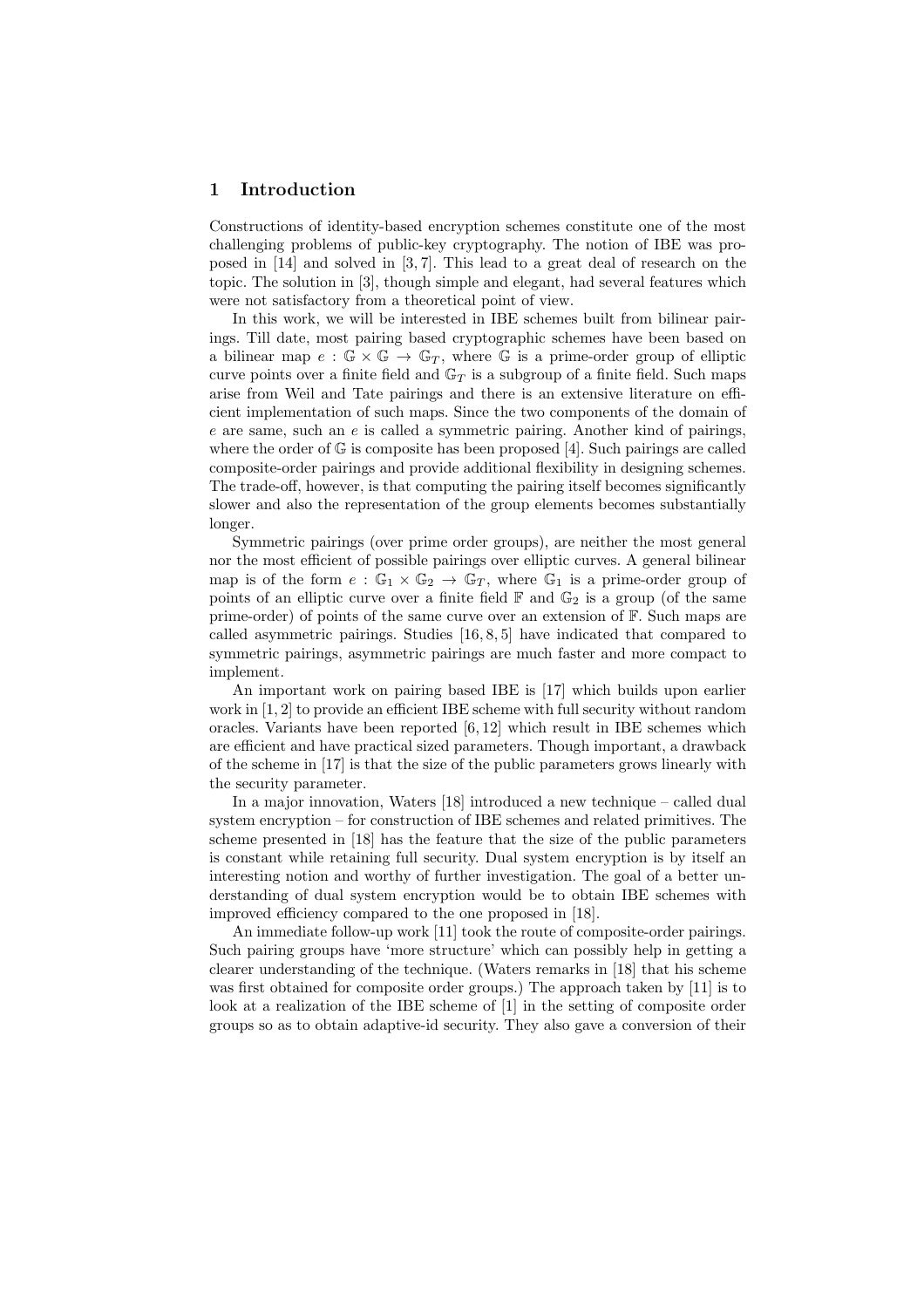composite-order IBE scheme to an IBE scheme using prime-order asymmetric pairing. In a very recent work [10], the framework of dual system encryption has been thoroughly investigated and an IBE scheme using prime-order pairing has been presented. We note that the conversion from composite-order to primeorder pairings in [11] and considering prime-order groups in [10] are motivated by efficiency considerations.

Waters IBE scheme in [18] is based on symmetric pairings. The security of the scheme is based on the hardness of the decision linear (DLin) and the decision bilinear Diffie-Hellman (DBDH) assumptions. It is of interest to convert this to asymmetric pairings. For one thing, this will enable faster and smaller implementations which will arise from the advantages of asymmetric pairings over their symmetric variants. There is, however, another reason. Use of asymmetric pairings brings forward the possibility of reducing the number of group elements in ciphertexts and keys. In fact, Waters [18] himself mentions: "using the SXDH assumption we might hope to shave off three group elements from both ciphertexts and private keys". The rationale for this comment is that for asymmetric pairings with no known efficiently computable isomorphisms between the groups  $\mathbb{G}_1$  and  $\mathbb{G}_2$ , the decision Diffie-Hellman (DDH) assumption holds for both  $\mathbb{G}_1$ and  $\mathbb{G}_2$ . This is the symmetric external Diffie-Hellman (SXDH) assumption. For symmetric pairings the DDH assumption does not hold in G. Using the SXDH assumption will potentially lead to a simpler scheme requiring a lesser number of group elements.

Following up on the above mentioned remark by Waters, we have systematically investigated the various possibilities for using asymmetric pairings. To start the study, we performed a straightforward conversion to the setting of asymmetric pairings. The scheme in [18] is quite complex. Several scalars are used in the public parameters, encryption and key generation. These have definite and inter-connected roles in the security proof. Our first task was to pin down the relationships between these scalars and separate them out. This enabled us to work with one group of scalars with minimal changes to other groups.

With a good understanding of the roles of the scalars, we are able to apply simplifications in a stage-wise manner. The first simplification gives an IBE scheme (Scheme 1) which shrinks ciphertexts and keys by two elements each and whose security can be based on DDH1 (DDH assumption in  $\mathbb{G}_1$ ), DLin and DBDH assumptions. We argue that the DDH2 assumption cannot be directly used. So, the afore-mentioned suggestion by Waters cannot be fulfilled. On the other hand, we show that using a natural and minimal extension of the DDH2 assumption, a significantly more efficient scheme (Scheme 6) can be obtained.

Waters original scheme [18] used random tags in the ciphertext and the decryption key. Simplification of this scheme by both Lewko-Waters [11] and Lewko [10] yielded IBE schemes which did not use such tags. In contrast, all our simplifications retain the tags used in the original description [18]. Even then, we are able to obtain significant simplifications and efficiency improvements. This suggests that for the purpose of simplification as an IBE it is not important to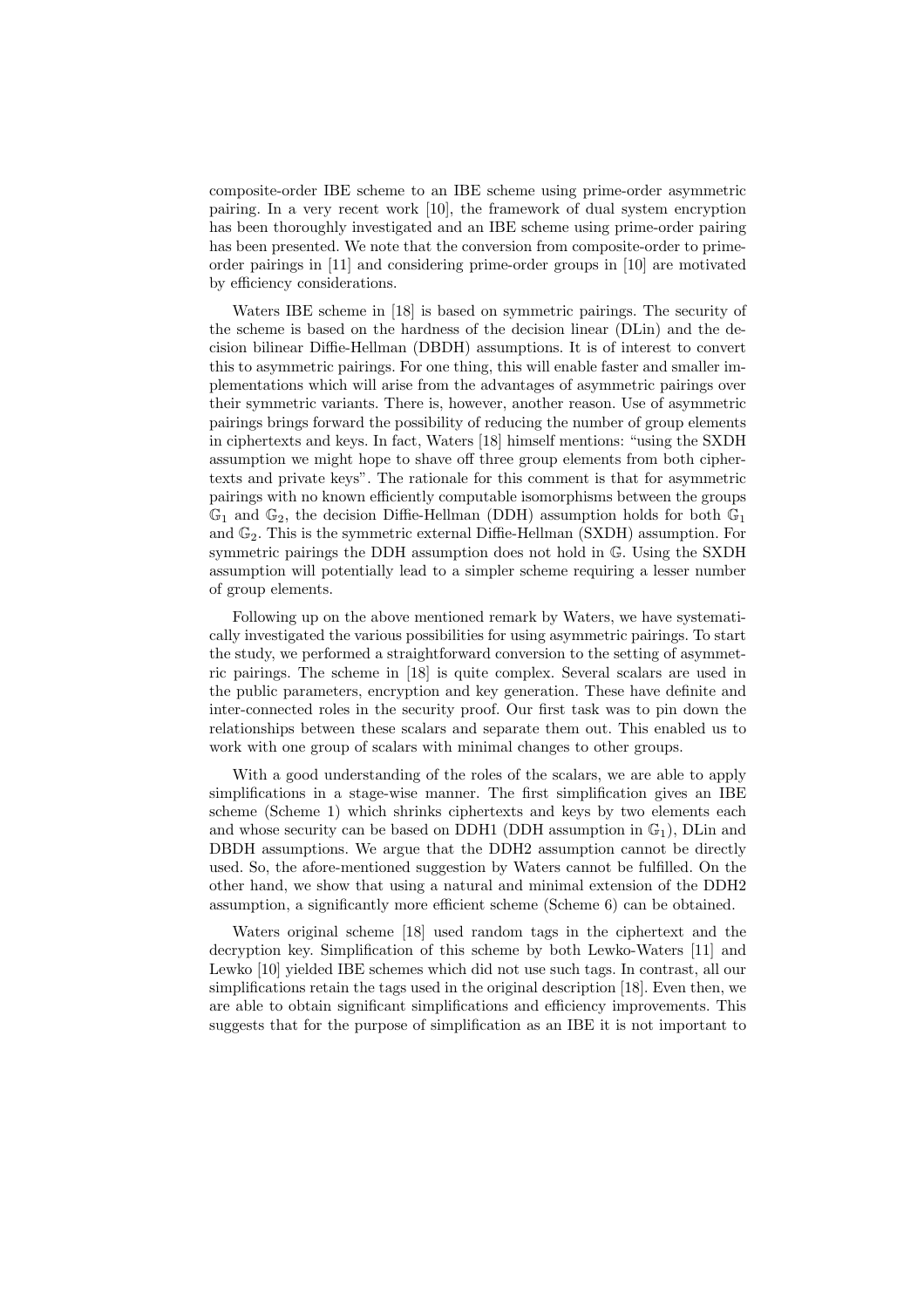do away with the tags. Removing them has other positive consequences such as obtaining a constant size ciphertext hierarchical IBE [11].

Scheme 6 has the interesting feature that, apart from the tags, exactly one randomiser each is used for encryption and key generation which is minimal in case of ciphertext. However, it is not known whether the key generation could be made deterministic within the dual system framework. To show that our simplification retains the flexibility of the original technique by Waters, we obtain an analogue of the HIBE scheme and prove it secure in the full security model. This HIBE scheme inherits all the security properties from [18], but, provides improved efficiency. From this HIBE scheme we construct an adaptively secure BE scheme which is more efficient than all the previously known BE schemes with adaptive security. We provide only the construction of the BE scheme here; the full version of this paper [13] contains the security proof. The construction and proof for the HIBE scheme will appear in the full version [13].

A comparison of the features of various IBE schemes based on the dual system technique is shown in Tables 1 and 2. The columns  $\#\mathcal{PP}$ ,  $\#\mathcal{MSK}$ ,  $\#$ cpr,  $\#$ key provide the number of group elements in the public parameters, the master secret key, ciphertexts and decryption keys. The public parameters and ciphertexts consist of elements of  $\mathbb{G}_1$  while the master secret key and decryption keys consist of elements of  $\mathbb{G}_2$ . Encryption efficiency counts the number of scalar multiplications in  $\mathbb{G}_1$  while decryption efficiency counts the number of pairings that are required. Key generation (a less frequent activity) efficiency is given by the number of scalar multiplications in  $\mathbb{G}_2$ . Currently, Scheme 6 is the most efficient among all the known dual system IBE schemes.

| scheme          |    | $ \# \mathcal{PP}  \# \mathcal{MSK}  \# \text{cpr}  \# \text{key}  \text{enc eff}  \text{dec eff}  \text{key gen} $ |  |  | assump            |
|-----------------|----|---------------------------------------------------------------------------------------------------------------------|--|--|-------------------|
| Waters-09 [18]  |    |                                                                                                                     |  |  | DLin. DBDH        |
| Lewko-11 $[10]$ | 24 | 30                                                                                                                  |  |  | DLin              |
| Scheme 1        |    |                                                                                                                     |  |  | 'DDH1, DLin, DBDH |

Table 1. Comparison of dual system IBE schemes secure under standard assumptions. Waters-09 and Lewko-11 use symmetric pairings while Scheme 6 uses asymmetric pairings.

| scheme    | $ \#PP \#MS\mathcal{K} $ #cpr $ \# \text{key} $ enc eff $ \text{dec eff} $ key gen $ $ |  |              |  | assump                 |
|-----------|----------------------------------------------------------------------------------------|--|--------------|--|------------------------|
| LW<br>-11 |                                                                                        |  |              |  | LW1. LW2. DBDH         |
| Scheme 6  |                                                                                        |  |              |  | DDH2v. DBDH <br>'DDH1. |
| ∩ היו הד  |                                                                                        |  | <del>m</del> |  |                        |

Table 2. Comparison of dual system IBE schemes secure under non-standard but static assumptions. Both the schemes use asymmetric pairings. DDH1 is a weaker assumption than LW1 and DDH2v is a weaker assumption than LW2.

The figures in the table indicate that Scheme 6 is more efficient than Lewko-Waters scheme. In particular, decryption in Scheme 6 is about twice as fast as that of LW scheme (note that both constructions are based on Type-3 pairings). Since Scheme 1 and Scheme 6 use Type-3 pairings which offer much better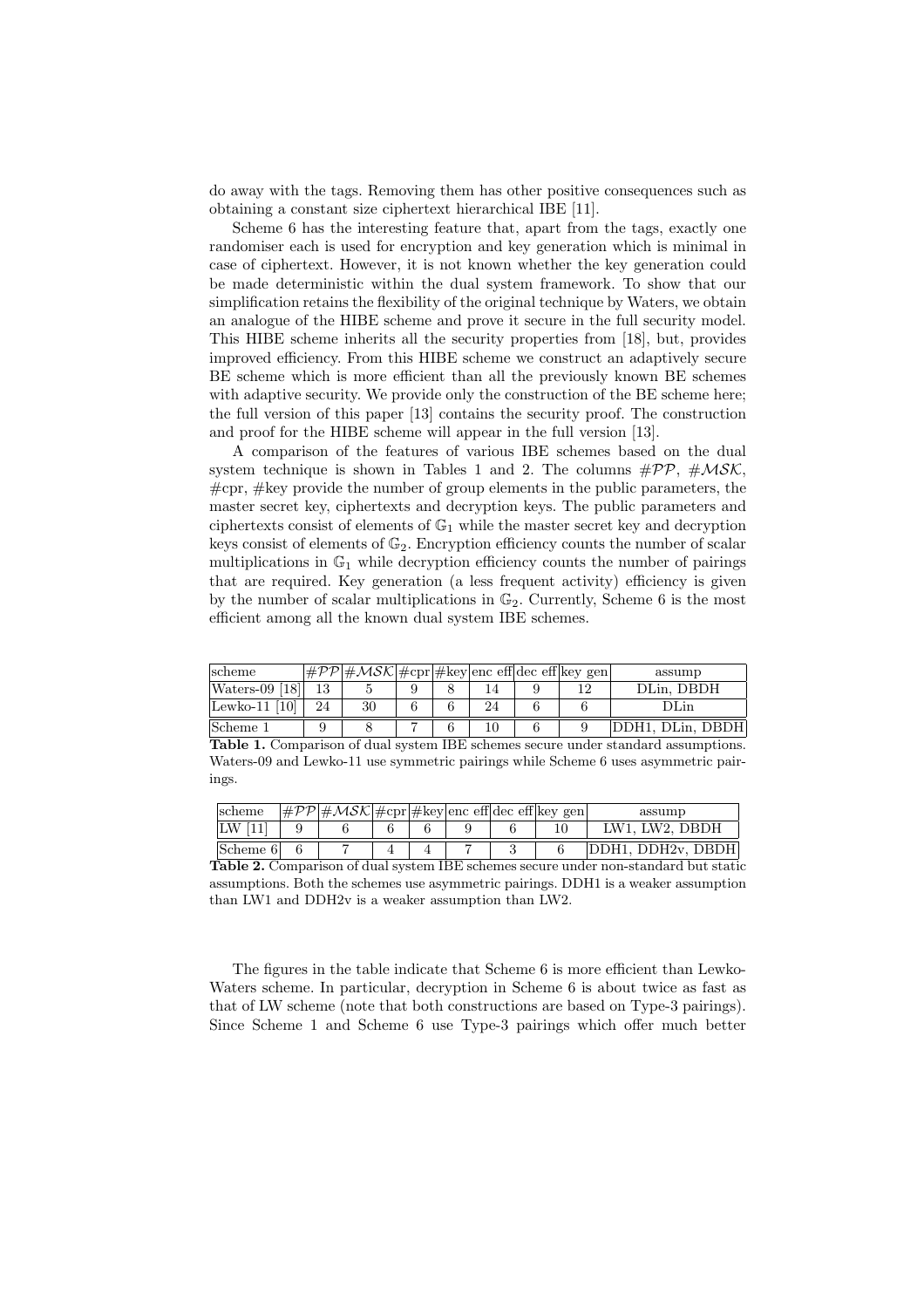performance compared to symmetric pairings, the gain in speed over Waters' scheme and Lewko's scheme cannot be quantified just in terms of the number of operations performed. It also depends on the performance gain of asymmetric pairings over their symmetric variants for the chosen security level.

# 2 Prerequisites

We follow standard definitions and corresponding full security models of IBE, HIBE and BE schemes. Here we briefly describe asymmetric pairings and related assumptions. For more details on these the reader is referred to [16, 8, 5].

### 2.1 Bilinear maps

Let  $\mathbb{G}_1$ ,  $\mathbb{G}_2$  and  $\mathbb{G}_T$  be cyclic groups of prime order p.  $\mathbb{G}_1$  and  $\mathbb{G}_2$  are written additively while  $\mathbb{G}_T$  is written multiplicatively. A cryptographic bilinear map  $e : \mathbb{G}_1 \times \mathbb{G}_2 \to \mathbb{G}_T$  has the following properties.

- 1. Bilinearity: For elements  $A_1, B_1 \in \mathbb{G}_1$  and  $A_2, B_2 \in \mathbb{G}_2$ ,  $e(A_1 + B_1, A_2) =$  $e(A_1, A_2)e(B_1, A_2)$  and  $e(A_1, A_2 + B_2) = e(A_1, A_2)e(A_1, B_2)$ .
- 2. **Non-degeneracy:** If  $e(P_1, P_2) = 1_T$ , the identity of  $\mathbb{G}_T$ , then either  $P_1$  is the identity of  $\mathbb{G}_1$  or  $P_2$  is the identity of  $\mathbb{G}_2$ .
- 3. **Efficiency:** The map  $e$  is efficiently computable.

A bilinear map is called symmetric or a Type-1 bilinear map if  $\mathbb{G}_1 = \mathbb{G}_2$ ; otherwise it is asymmetric. Asymmetric bilinear maps are further classified into Type-2 and Type-3 bilinear maps. In the Type-2 setting, there is an efficiently computable isomorphism either from  $\mathbb{G}_1$  to  $\mathbb{G}_2$  or from  $\mathbb{G}_2$  to  $\mathbb{G}_1$  whereas in the Type-3 setting no such isomorphisms are known. Previous works [16, 8, 5] have established that the Type-3 setting is the most efficient from an implementation point of view.

We introduce some notation: Given generators  $P_1$  of  $\mathbb{G}_1$  and  $P_2$  of  $\mathbb{G}_2$  and elements  $R_1 \in \mathbb{G}_1$  and  $R_2 \in \mathbb{G}_2$ , the notation  $R_1 \sim R_2$  indicates that  $R_1$  has the same discrete logarithm to base  $P_1$  as that of  $R_2$  to base  $P_2$ . For a set X, let  $x \in_R \mathbb{X}$  denote that x is a uniform random element of X.

In the following, we will assume the availability of a Type-3 bilinear map  $e : \mathbb{G}_1 \times \mathbb{G}_2 \to \mathbb{G}_T$  where  $\mathbb{G}_1 = \langle P_1 \rangle$ ,  $\mathbb{G}_2 = \langle P_2 \rangle$  and both  $\mathbb{G}_1$  and  $\mathbb{G}_2$  are groups of the same prime order p. Being of prime order, any non-identity element of  $\mathbb{G}_1$ is a generator of the group and the same holds for  $\mathbb{G}_2$ .

### 2.2 Hardness Assumption

We introduce a new hardness assumption for Type-3 pairings. Here we provide a discussion of this. The other standard hardness assumptions required in this work are DDH in  $\mathbb{G}_1$ , DLin and DBDH assumptions.

Let  $P_1$  and  $P_2$  be random generators of  $\mathbb{G}_1$  and  $\mathbb{G}_2$  respectively. The DDH problem in  $\mathbb{G}_1$  is to decide, given  $(P_1, x_1P_1, x_2P_1, P_2, Z_1)$ , whether  $Z_1 = x_1x_2P_1$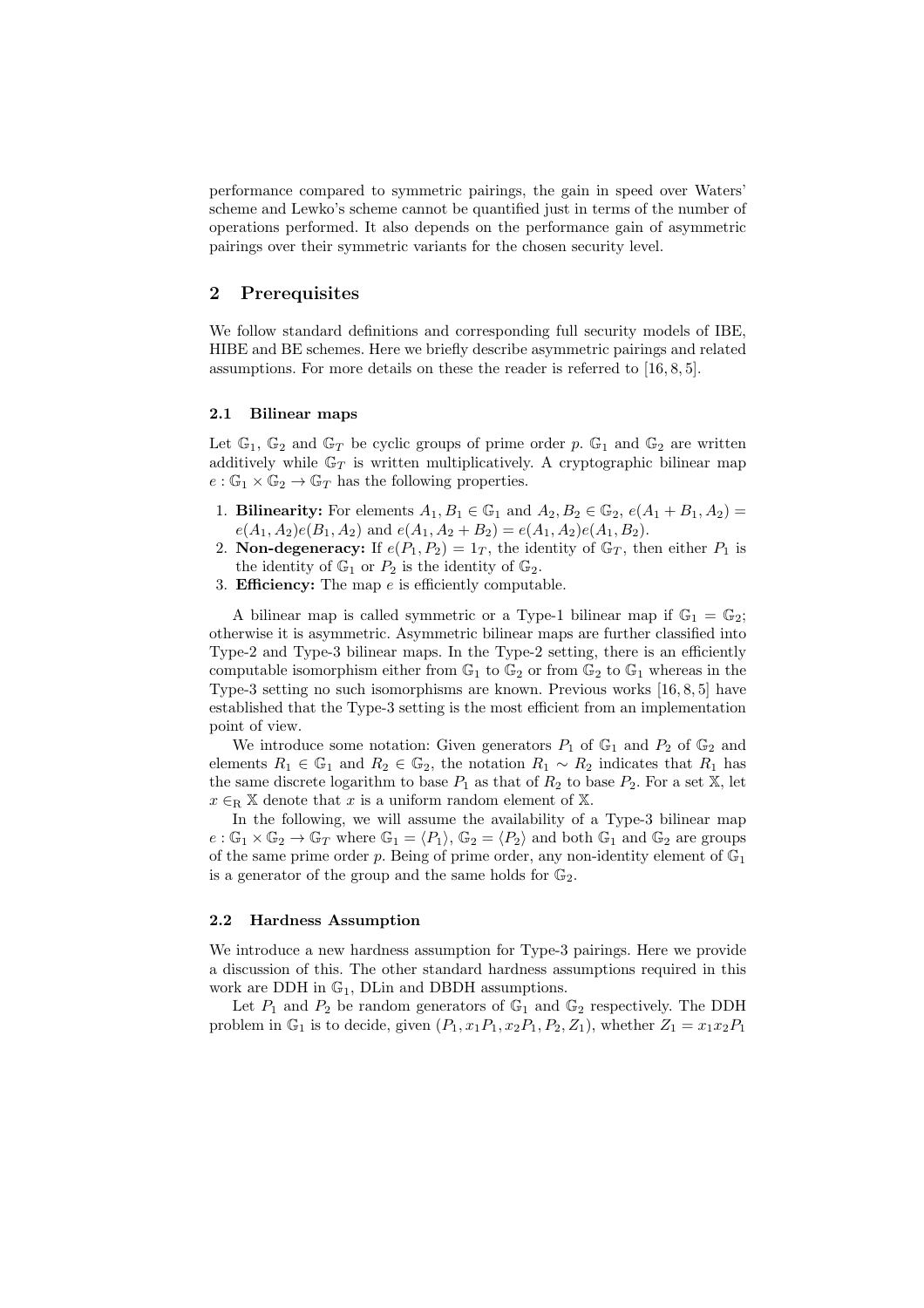or  $Z_1$  is a random element of  $\mathbb{G}_1$ . Here  $x_1, x_2 \in_R \mathbb{Z}_p$ . Similarly one can define the DDH assumption in  $\mathbb{G}_2$ . In this case, an instance will have the form  $(P_1, P_2, x_1 P_2, x_2 P_2, Z_2)$  and the task is to determine whether  $Z_2 = x_1 x_2 P_2$  or whether  $Z_2$  is a random element of  $\mathbb{G}_2$ . For convenience we will denote the DDH problem in  $\mathbb{G}_1$  as DDH1 and that in  $\mathbb{G}_2$  as DDH2. The symmetric external Diffie-Hellman (SXDH) assumption is that both DDH1 and DDH2 problems are hard. Note that for a symmetric pairing (i.e., for  $\mathbb{G}_1 = \mathbb{G}_2 = \mathbb{G} = \langle P \rangle$ ), DDH is easy to solve by comparing  $e(P, Z_2)$  with  $e(x_1P, x_2P)$ .

We will use DDH1 in our proofs. But DDH2 is not directly applicable to our proofs. An instance of DDH2 has a single element  $P_1$  of  $\mathbb{G}_1$ . For our proofs, we will require some information about  $x_1P_1$  to be carried as part of the instance. If the instance is directly augmented by  $x_1P_1$ , then the problem becomes easy, since one can compute the pairing  $e(x_1P_1, x_2P_2)$  and compare to  $e(P_1, Z_2)$ . Suppose that instead of  $x_1P_1$  we include the elements  $zP_1$  and  $zx_1P_1$ where z is chosen randomly from  $\mathbb{Z}_p$ . This pair of elements carries some information about  $x_1P_1$ , but, not the element itself. An instance will now be  $(P_1, zP_1, zx_1P_1, P_2, x_1P_2, x_2P_2, Z_2)$ . It, however, is easy to check whether  $Z_2$ equals  $x_1x_2P_2$  by checking whether  $e(zx_1P_1, x_2P_2)$  equals  $e(zP_1, Z_2)$ . This suggests that the information about  $zP_1$  itself needs to be blinded by another randomiser. So, instead of having  $zP_1$  directly, the elements  $dP_1$ ,  $dzP_1$  and  $dP_2$  are included where d is a random element of  $\mathbb{Z}_p$ . The information about  $x_1P_1$  is carried by the elements  $dP_1, dzP_1, zx_1P_1$  and  $dP_2$ . Augmenting an instance of DDH2 with these elements embeds information about  $x_1P_1$  but, does not seem to provide any way to use this information to determine whether  $Z_2$  is real or random. The entire thing can now be formulated as an assumption in the following manner.

**Assumption DDH2v.** Let  $P_1$ ,  $P_2$  be random generators of  $\mathbb{G}_1$ ,  $\mathbb{G}_2$  respectively and let  $x_1, x_2, d, z$  be random elements of  $\mathbb{Z}_p$ . The DDH2v problem is to decide, given  $(P_1, dP_1, dzP_1, zx_1P_1, P_2, dP_2, x_1P_2, x_2P_2, Z_2)$ , whether  $Z_2 = x_1x_2P_2$  or  $Z_2$  is a random element of  $\mathbb{G}_2$ .

This corresponds to a two-level blinding of  $x_1P_1$ . We have seen that providing  $x_1P_1$  directly or using a single-level blinding makes the problem easy. So, a twolevel blinding is the minimum that one has to use to get to an assumption about hardness.

The assumption DDH2v (the "v" stands for variant) is no harder than DDH2. This is because an instance of DDH2v contains an embedded instance of DDH2 and an algorithm to solve DDH2 can be invoked on this embedded instance to solve the instance of DDH2v. On the other hand, there is no clear way of using an algorithm to solve DDH2v to solve DDH2. Intuitively, this is due to the fact that an instance of DDH2v contains some information about  $x_1P_1$  whereas an instance of DDH2 does not contain any such information.

In our reduction, we will use the assumption DDH2v. Since assumption DDH2v does not appear earlier in the literature, it is a non-standard assumption. Having said this, we would also like to remark that DDH2v arises naturally as a minimal assumption when one tries to augment an instance of DDH2 with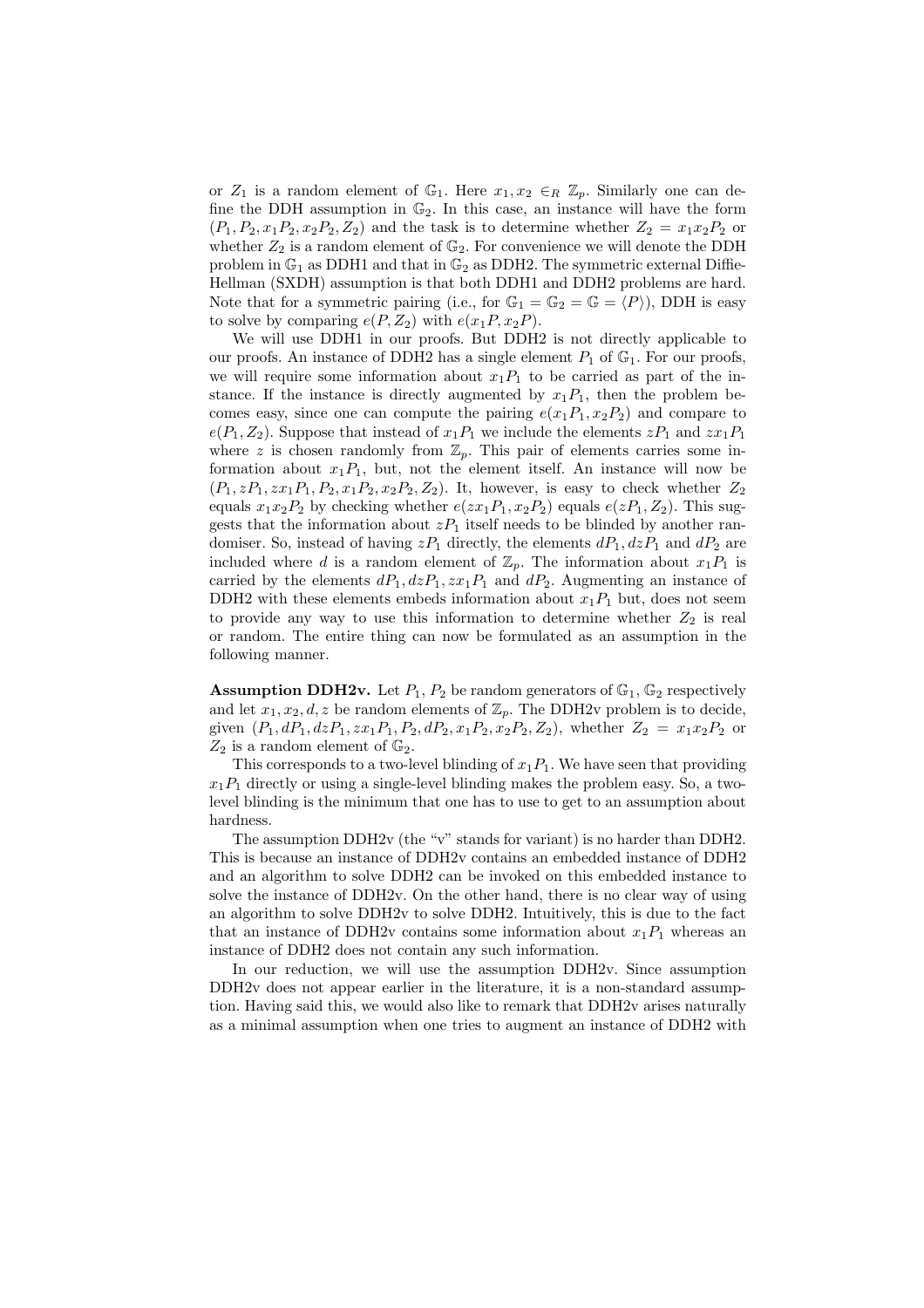some information about  $x_1P_1$  while maintaining the hardness of the problem. A proof of security of this assumption in the generic group model is provided in the full version [13]. We feel that assumption DDH2v will have applications elsewhere for schemes based on asymmetric pairings.

# 3 Framework for Conversion

Our goal is to transform Waters-2009 IBE scheme to the asymmetric setting so that we can reduce the number of components both in the ciphertext and the key. To that end, we first perform a straightforward conversion of Waters IBE from the setting of symmetric pairing to the setting of asymmetric pairing. (See [18] for the original description of Waters 2009 scheme.)

Let  $e : \mathbb{G}_1 \times \mathbb{G}_2 \to \mathbb{G}_T$  be a Type 3 bilinear map and let  $P_1$  and  $P_2$  be generators of  $\mathbb{G}_1$  and  $\mathbb{G}_2$  respectively. After the conversion, either the ciphertext or the key will consist of elements of  $\mathbb{G}_1$ ; the other will consist of elements from  $\mathbb{G}_2$ . Elements of  $\mathbb{G}_1$  have shorter representation compared to those of  $\mathbb{G}_2$ . For encryption, we want the ciphertext to be short and hence we choose its elements to be from  $\mathbb{G}_1$ . The public parameters will consist of elements of  $\mathbb{G}_1$  whereas the master secret key will consist of elements of  $\mathbb{G}_2$ . We note that if the final goal were to construct a signature scheme, then one would perform a conversion where the secret key consists of elements of  $\mathbb{G}_1$ .

A straightforward conversion will have the same structure as the one described in [18]. We use the convention in this and later schemes that the subscript 1 will denote elements of  $\mathbb{G}_1$  while the subscript 2 will denote elements of  $\mathbb{G}_2$ . Further, messages are elements of  $\mathbb{G}_T$  and identities are elements of  $\mathbb{Z}_p$ .

To generate the public parameters  $\mathcal{PP}$ , first choose  $\alpha, b, a_1, a_2$  at random from  $\mathbb{Z}_p$  and consider the following. Let  $v, v'$  and  $v''$  be random elements of  $\mathbb{Z}_p$  and define  $V_2 = vP_2$ ,  $V'_2 = v'P_2$  and  $V''_2 = v''P_2$ . Let  $\tau = v + a_1v'$  and  $\tau' = v + a_2v''$ . Set  $T_1 = \tau P_1$  and  $T_1' = \tau' P_1$ . The PP will have elements  $Q_1, U_1, W_1 \in \mathbb{G}_1$  and correspondingly the master secret key will have elements  $Q_2, U_2, W_2 \in \mathbb{G}_2$  with  $Q_2 \sim Q_1, U_2 \sim U_1$  and  $W_2 \sim W_1$ . The structure of the PP and the MSK are as follows.

$$
\mathcal{PP} : (P_1, bP_1, a_1P_1, a_2P_1, ba_1P_1, ba_2P_1, T_1, T'_1, bT_1, bT'_1, Q_1, W_1, U_1, e(P_1, P_2)^{ba_1\alpha}).
$$
  

$$
\mathcal{MSK}: (P_2, \alpha P_2, a_1\alpha P_2, V_2, V'_2, V''_2, Q_2, W_2, U_2).
$$

**Encrypt**(M, id,  $\mathcal{PP}$ ): Randomisers  $s_1, s_2, t$ , ctag are chosen from  $\mathbb{Z}_p$  and define  $s = s_1 + s_2$ . The ciphertext is  $(C_0, C_1, \ldots, C_7, E_1, E_2, \text{ctag})$  where the various elements are defined as follows.

$$
C_0 = M \cdot e(P_1, P_2)^{ba_1 \alpha s_2}
$$
  
\n
$$
C_1 = b s P_1, C_2 = b a_1 s_1 P_1, C_3 = a_1 s_1 P_1, C_4 = b a_2 s_2 P_1,
$$
  
\n
$$
C_5 = a_2 s_2 P_1, C_6 = s_1 T_1 + s_2 T_1', C_7 = s_1 b T_1 + s_2 b T_1' - t W_1
$$
  
\n
$$
E_1 = t (id Q_1 + ct a g W_1 + U_1), E_2 = t P_1
$$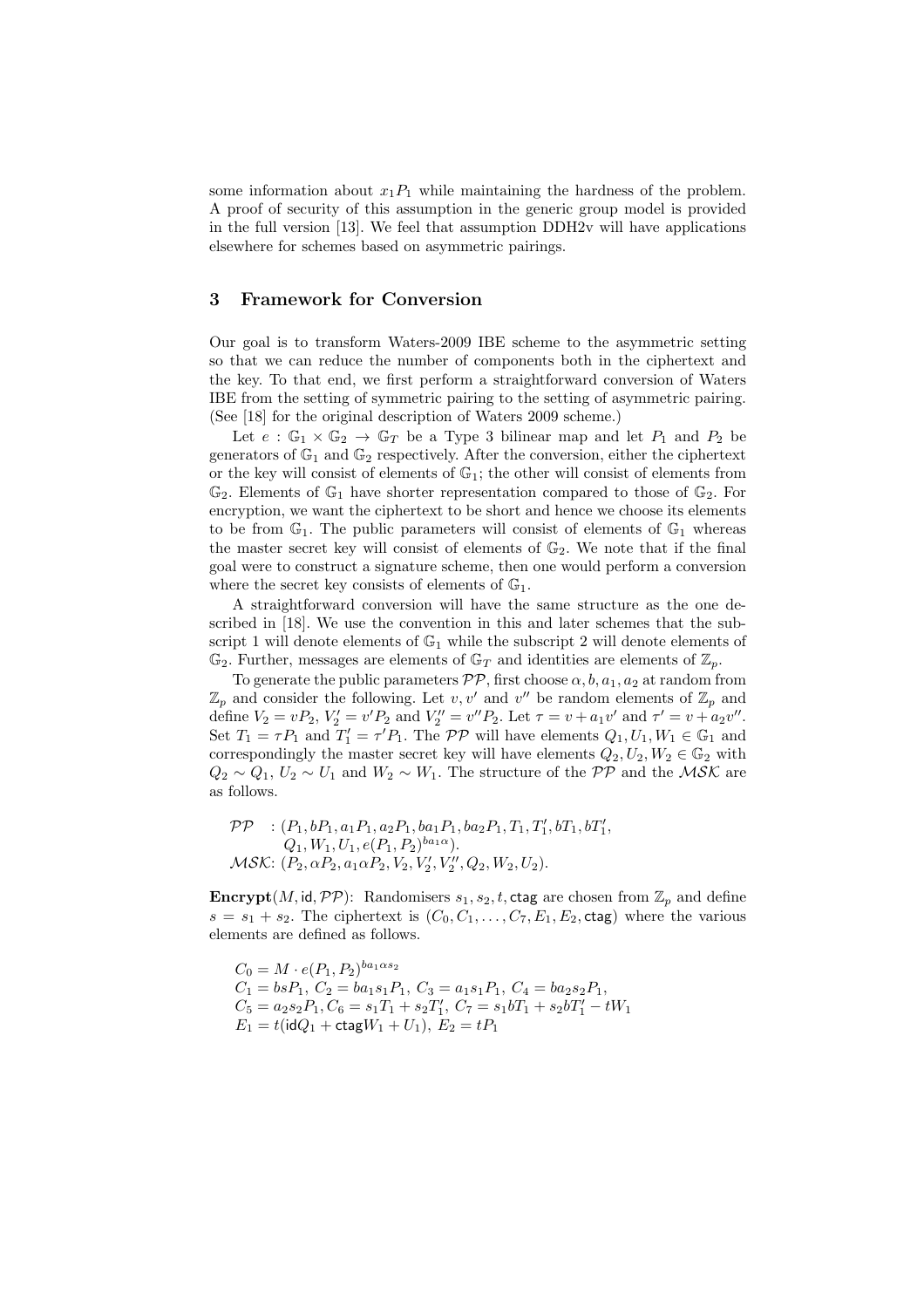**KeyGen**(id,  $MSK, PP$ ): Randomisers  $r_1, r_2, z_1, z_2$ , ktag are chosen from  $\mathbb{Z}_p$  and define  $r = r_1+r_2$ . The key  $\mathcal{SK}_{id}$  is  $(K_1, \ldots, K_7, \text{ktag})$  where the various elements are defined as follows.

$$
K_1 = a_1 \alpha P_2 + rV_2, K_2 = -\alpha P_2 + rV'_2 + z_1 P_2, K_3 = -z_1 b P_2 K_4 = rV''_2 + z_2 P_2, K_5 = -z_2 b P_2, K_6 = r_2 b P_2, K_7 = r_1 P_2 D = r_1 (idQ_2 + ktagW_2 + U_2).
$$

The decryption algorithm (as described by Waters) requires 9 pairings and succeeds only if ctag in the ciphertext is not equal to ktag of the decryption key, an event which occurs with overwhelming probability (see [18] for the details).

Waters defines algorithms to generate semi-functional ciphertexts and keys. These cannot be computed without knowledge of the secret components and are only used in the security reduction. They are defined such that one should be able to decrypt a semi-functional ciphertext with a normal key and a normal ciphertext with a semi-functional key; but decryption of a semi-functional ciphertext with a semi-functional key should fail.

Semi-functional Ciphertext: Let  $C'_0, \ldots, C'_7, E'_1, E'_2$ , ctag be the ciphertext elements normally generated by the **Encrypt** algorithm for message  $M$  and identity id. Choose  $\mu \in \mathbb{Z}_p$  at random. Let  $V_1' = v'P_1$  and  $V_1'' = v''P_1$  so that  $V_1' \sim V_2'$ and  $V''_1 \sim V''_2$ . The semi-functional ciphertext generation algorithm will modify the normal ciphertext as:  $C_0 = C'_0$ ,  $C_1 = C'_1$ ,  $C_2 = C'_2$ ,  $C_3 = C'_3$ ,  $E_1 = E'_1$ ,  $E_2 = E'_2$  and

$$
C_4 = C_4' + ba_2 \mu P_1, C_5 = C_5' + a_2 \mu P_1, C_6 = C_6' - a_2 \mu V_1'', C_7 = C_7' - ba_2 \mu V_1''.
$$

Semi-functional Key: Let  $K'_1, \ldots, K'_7, D'$ , ktag be secret key components normally generated by the  $KeyGen$  algorithm for the identity id. Choose at random  $\gamma \in \mathbb{Z}_p$ . The semi-functional key generation algorithm will modify the normal key as:  $K_3 = K'_3$ ,  $K_5 = K'_5$ ,  $K_6 = K'_6$ ,  $K_7 = K'_7$ ,  $D = D'$  and

$$
K_1 = K_1' - a_1 a_2 \gamma P_2, K_2 = K_2' + a_2 \gamma P_2, K_4 = K_4' + a_1 \gamma P_2.
$$

It is easy to see that one can decrypt a semi-functional ciphertext with a normal key and a normal ciphertext with a semi-functional key. However, decryption of a semi-functional ciphertext with a semi-functional key will fail because the masking factor  $e(P_1, P_2)^{ba_1 \alpha s_2}$  will be blinded by the factor  $e(P_1, P_2)^{ba_1 a_2 \mu \gamma}$ .

**Security proof.** The security argument for the scheme proceeds through  $q + 3$ games where  $q$  is the number of key extraction queries made by the adversary. These games are

 $\text{Game}_{real}, \text{Game}_{0}, \ldots, \text{Game}_{q}, \text{Game}_{final}.$ 

The transition between these games can be seen as three different reductions.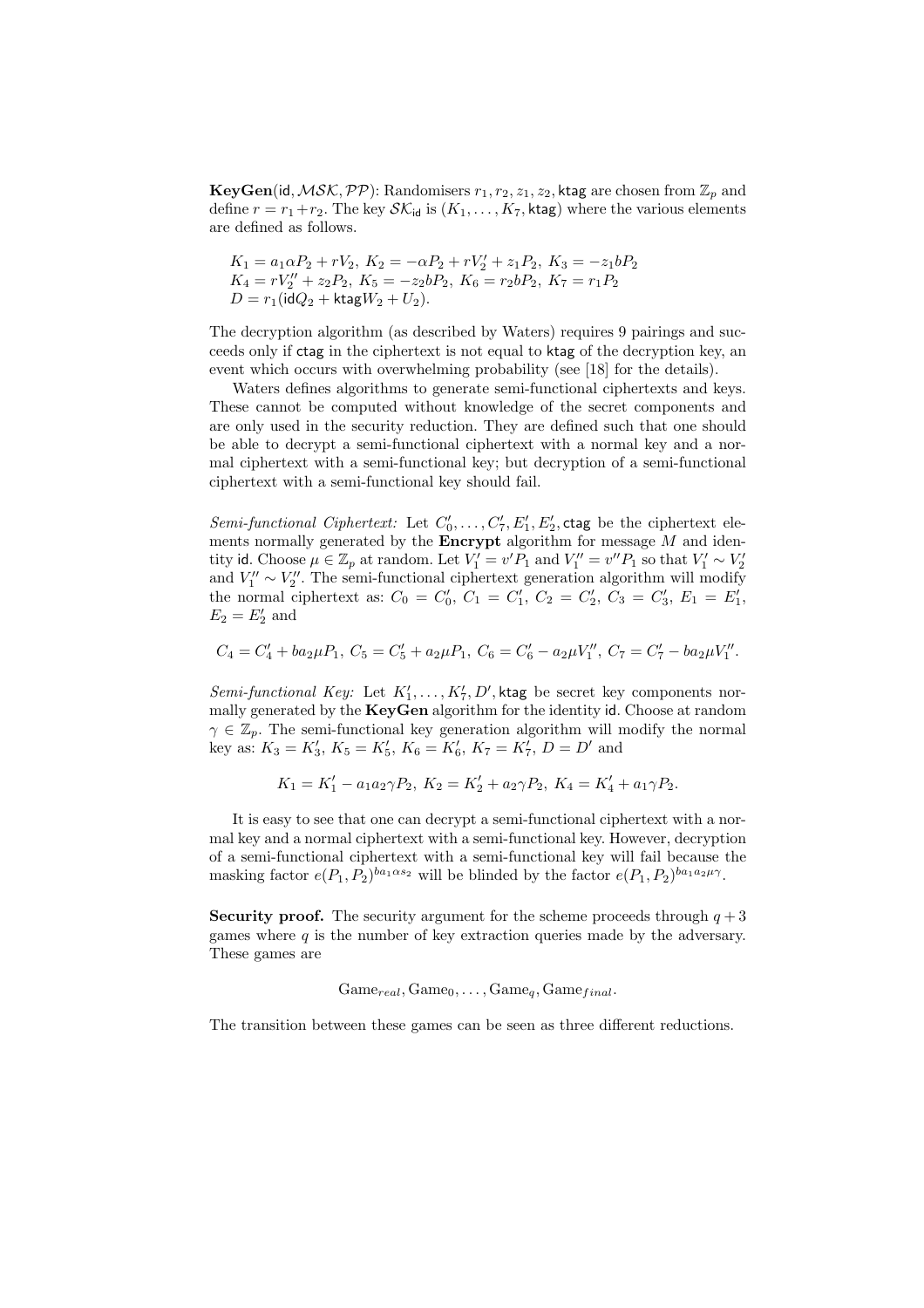- **First reduction:** The transition from  $\text{Game}_{real}$  to  $\text{Game}_{0}$  is made by replacing the challenge ciphertext by a semi-functional ciphertext. It is argued that detecting this change should be hard.
- Second reduction: There is a sequence of q changes from  $\text{Game}_{k-1}$  to  $\text{Game}_k$ (for  $k = 1, \ldots, q$ ). The k-th change is as follows. For the queries numbered 1 to  $k-1$ , the adversary is given a semi-functional key; for queries numbered  $k + 1$  to q, the adversary is given a normal key. For the k-th query, the adversary is given a response such that deciding whether the response is normal or semi-functional is hard. The challenge ciphertext is semi-functional as in the first reduction.
- **Third reduction:** This tackles the transition from  $\text{Game}_q$  to  $\text{Game}_{final}$ . At this point, all responses to key extraction queries are semi-functional and so is the challenge ciphertext. In the last transition, the challenge ciphertext is changed such that deciding whether it is the encryption of a message or whether it is statistically independent of the challenge messages is hard.

The first and second reductions are based on the hardness of the DLin problem whereas the third reduction is based on the hardness of the DBDH problem. In the proof, the second reduction is the most complex step. The subtle point is that the simulator should not be able to generate a semi-functional ciphertext for the  $k$ -th identity which will allow it to easily determine whether the key for this identity is semi-functional or not. This is ensured by using algebraic techniques from [1] to create ktag using a pair-wise independent function so that the simulator is able to create a semi-functional ciphertext for  $\mathsf{id}_k$  only with  $\text{ctag} = \text{ktag}$ , in which case decryption fails unconditionally and hence the simulator gains no information.

#### 3.1 An Analysis

Our conversion to asymmetric pairing and subsequent simplifications are based on an analysis of the various scalars used in the scheme and their respective roles in the proof. Based on the scheme itself and a study of the three reductions used by Waters, we make the following observations.

- 1. PP uses the scalars  $a_1, a_2$  and b, while MSK uses the scalars  $\alpha$  and  $a_1$ .
- 2. Key generation uses scalar randomisers  $r_1, r_2$  and  $z_1, z_2$ . The scalar r is set to  $r_1 + r_2$ . We will call this the *split of* r.
- 3. Ciphertext generation uses the scalar randomisers  $s_1, s_2$  and t. The scalar s is set to  $s_1 + s_2$ . We will call this the *split of* s.
- 4. The first two reductions in Waters proof are based on the DLin assumption. The first reduction uses the split of s whereas the second reduction uses the split of r.

For conversion to asymmetric pairing, the following points are to be noted. These have been inferred from a careful analysis of the security proof in [18].

1. The scalar  $\alpha$  needs to be retained.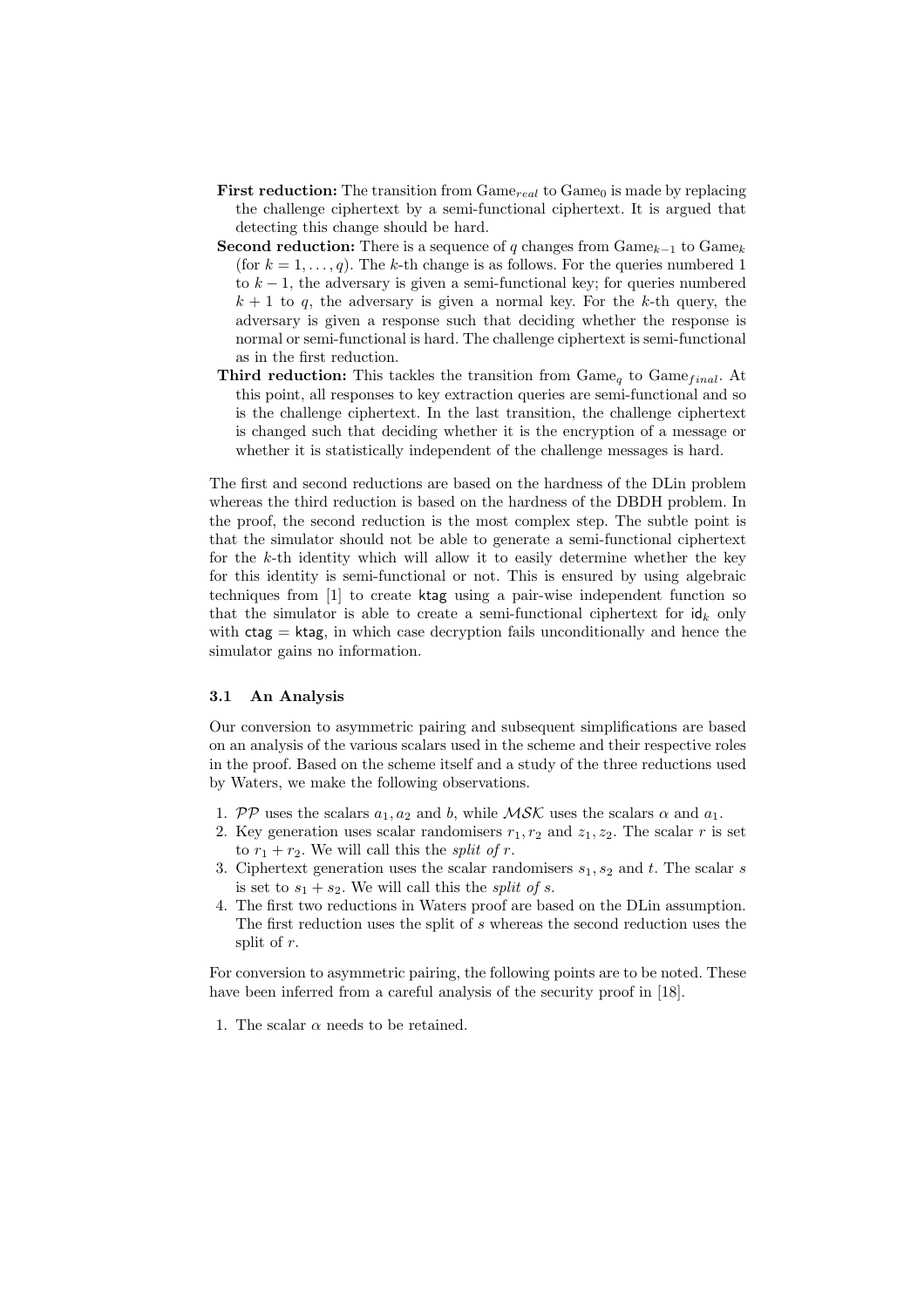- 2. The tags are chosen randomly and they play a crucial role in the security argument. We do not consider the question of removing tags in this paper. If the tags are removed, then it will be necessary to introduce copies of the identity-hash (as done in [11]) to obtain the functionality of tags in the semifunctional components. This leads to an increase in the number of elements in the ciphertext and key.
- 3. There are three basic possibilities for simplification: remove the split of s; remove the split of r; remove  $z_1, z_2$ .
- 4. Getting rid of  $a_1$  and  $a_2$  and using a single a will eliminate the requirement of the split of s. This also means that the separate  $z_1$  and  $z_2$  are not required and instead a single z can be used.
- 5. Removing the split of r does not have a direct influence on the other scalars.
- 6. Removing the split of r and also  $z_1, z_2$  means that the scalar b is no longer required.
- 7. In all but one of our schemes, the scalar  $t$  is kept either as part of the ciphertext or as part of the key. In the final scheme, we show that the scalar  $t$  can also be removed. For this scheme, there is a single randomiser  $s$  for the ciphertext and a single randomiser  $r$  for the key, excluding the tags.
- 8. If the first reduction is to be based on DLin, then the split of s and  $a_1, a_2$ must be retained. If the split is removed, then we can base the first reduction on DDH1.
- 9. If the split of r is retained, then the second reduction has to be based on DLin. If it is removed, we can no longer base the second reduction on DLin. However, it can neither be based on DDH2 for the following reason. An instance of DDH2 will provide  $P_1$  and some elements of  $\mathbb{G}_2$ . Apart from  $P_1$  no other element of  $\mathbb{G}_1$  is provided. The PP consists of elements of  $\mathbb{G}_1$ which have to be related to the instance in some way. Just having  $P_1$  does not provide any way to construct the  $\mathcal{PP}$  in the second reduction. So, removing the split of r implies that the second reduction can be based on neither DLin nor DDH2. The assumption DDH2v introduced in Section 2 provides the necessary mechanism for carrying the proof through.

Based on the above points, we explore the different natural ways in which Waters 2009 IBE scheme can be converted to asymmetric pairing. These are discussed below.

- Scheme 1: Remove the split of s. This eliminates the requirement of having separate  $a_1, a_2$  and  $z_1, z_2$ . Reductions of ciphertext and key are by two elements each. Removing the split of s allows the first reduction to be based on DDH1. Since the split of  $r$  is retained, the second reduction is still based on DLin.
- **Scheme 2.** Retain the split of s; this means that separate  $a_1$  and  $a_2$  are required. Remove the split of r and also remove  $z_1$  and  $z_2$ ; this means that b can be removed. Leads to reductions of ciphertext and key by 3 elements each. The first reduction of the proof can be based on DLin, but, the second reduction cannot be based on either DLin or DDH2.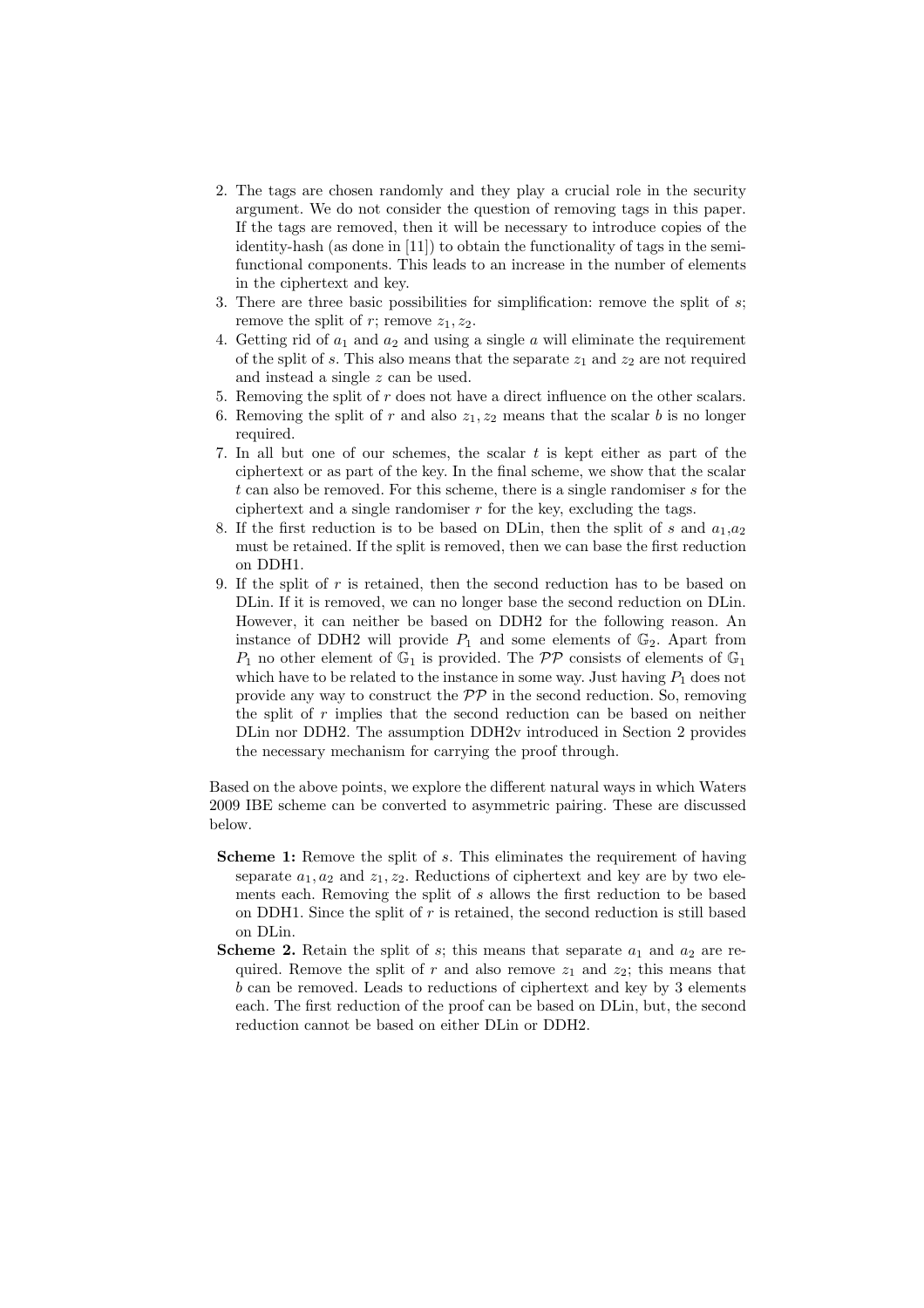- **Scheme 3:** Remove the split of s; retain the split of r but, remove z. Reductions of ciphertext and key are by 3 elements each. In the proof, the first reduction can be based on DLin. The second reduction cannot be based on DDH2. Neither can it be based on DLin. This requires a more involved reasoning which we provide in the full version [13].
- **Scheme 4:** Remove the splits of both  $r$  and  $s$ , but, retain  $z$ . Ciphertext and key are reduced by 3 elements each. In the proof, the first reduction can be based on DDH1, but, the second reduction cannot be based on either DLin or DDH2.
- **Scheme 5:** Remove the splits of both  $r$  and  $s$  and also remove  $z$ . Ciphertext and keys are reduced by 4 elements each. As in the previous case, the first reduction of the proof can be based on DDH1, but, the second reduction cannot be based on either DLin or DDH2.
- **Scheme 6:** In Schemes 1 to 5, the randomiser  $t$  is present in the ciphertext. In Scheme 6, the splits of both  $r$  and  $s$  are removed;  $z$  is removed and the role of t is played by s. This leads to a scheme where there is exactly one randomiser for encryption and exactly one randomiser for key generation. Compared to Waters' IBE [18], ciphertext size is reduced by 5 elements and the key size by 4 elements. The first reduction of the proof can be based on DDH1, while the second reduction is based on assumption DDH2v.

In Table 3, we provide the use of scalars in the various schemes. This illustrates the manner in which the simplification has been obtained.

| <b>scheme</b> | $\cal PP$          | $ \mathcal{M}\mathcal{S}\mathcal{K} $ | key gen                                                                                                                                 | enc                              |
|---------------|--------------------|---------------------------------------|-----------------------------------------------------------------------------------------------------------------------------------------|----------------------------------|
|               |                    |                                       | Waters-09 [18] $\alpha$ , $a_1$ , $a_2$ , $b \alpha$ , $a_1   r_1, r_2$ , $(r = r_1 + r_2), z_1, z_2   s_1, s_2$ , $(s = s_1 + s_2), t$ |                                  |
| Scheme 1      | $\alpha, a, b$     | $\alpha, b$                           | $r_1, r_2, (r = r_1 + r_2), z$                                                                                                          | s.t                              |
| Scheme 2      | $\alpha, a_1, a_2$ | $\alpha$                              |                                                                                                                                         | $ s_1, s_2, (s = s_1 + s_2), t $ |
| Scheme 3      | $\alpha, a, b$     | $\alpha, b$                           | $r_1, r_2, (r = r_1 + r_2)$                                                                                                             | s, t                             |
| Scheme 4      | $\alpha, a, b$     | $\alpha, b$                           | r, z                                                                                                                                    | s, t                             |
| Scheme 5      | $\alpha$ , $a$     | $\alpha$                              | $\boldsymbol{r}$                                                                                                                        | s, t                             |
| Scheme 6      | $\alpha$ , $a$     | $\alpha$                              | r                                                                                                                                       | S                                |

Table 3. Usage of scalars in various schemes. Note that all the schemes use ktag for key generation and ctag for encryption.

# 4 Constructions

In this section, we provide the description of Scheme 6. In the full version [13], the description of Scheme 1 along with its security proof are provided. For Schemes 2 to 5, only the descriptions are provided in the full version. These schemes primarily serve the purpose of showing the stepping stones in moving from Scheme 1 to Scheme 6. In Section 5, we present a security proof for Scheme 6.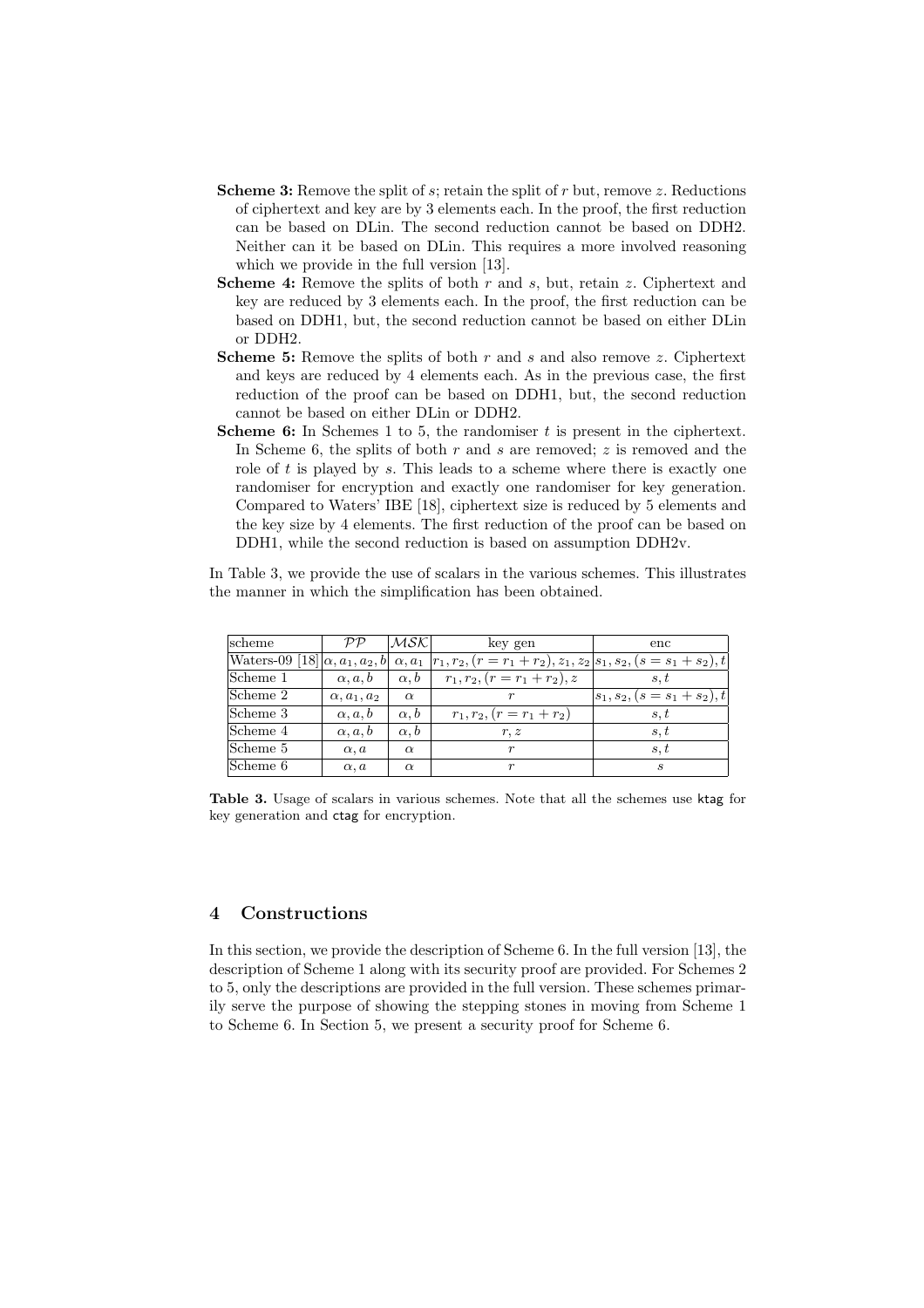#### 4.1 Scheme 6

Descriptions of  $PP$ ,  $MSK$ , ciphertext generation, key generation and decryption are provided.

Parameters  $P_1$ ,  $P_2$ ,  $Q_1$ ,  $W_1$ ,  $U_1$ ,  $Q_2$ ,  $W_2$ ,  $U_2$ ,  $\alpha$  are chosen as described in Section 3. Let  $a, v, v'$  be random elements of  $\mathbb{Z}_p$ . Set  $V_2 = vP_2$ ,  $V'_2 = v'P_2$  and  $\tau = v + av'$  so that  $\tau P_2 = V_2 + aV'_2$ .

 $\mathcal{PP}$  :  $(P_1, aP_1, \tau P_1, Q_1, W_1, U_1, e(P_1, P_2)^{\alpha}).$  $MSK: (P_2, \alpha P_2, V_2, V_2', Q_2, W_2, U_2).$ 

**Encrypt**(M, id,  $\mathcal{PP}$ ): Choose random s, ctag from  $\mathbb{Z}_p$ ; ciphertext C is given by  $(C_0, C_1, C_2, C_3, E, \text{ctag})$  where the elements are defined as follows.

$$
C_0 = M \cdot e(P_1, P_2)^{\alpha s},
$$
  
\n
$$
C_1 = sP_1, C_2 = asP_1, C_3 = -\tau sP_1 + sW_1, E = s(\text{id}Q_1 + \text{ctag}W_1 + U_1).
$$

**KeyGen**(id,  $MSK, PP$ ): Choose random r, ktag from  $\mathbb{Z}_p$ ; the secret key  $SK_{id}$  is  $(K_1, K_2, K_3, D, \text{ktag})$  where the elements are defined as follows.

$$
K_1 = \alpha P_2 + rV_2, K_2 = rV'_2, K_3 = rP_2, D = r(\text{id}Q_2 + \text{ktag}W_2 + U_2).
$$

**Decrypt** (C, id,  $SK_{id}$ ,  $PP$ ): As before, decryption succeeds only when ctag  $\neq$ ktag. Define  $\vartheta = (\text{ctag} - \text{ktag})^{-1}$ . Decryption is done by unmasking the message as follows.

$$
M = \frac{C_0}{e(C_1, K_1 + \vartheta D)e(C_2, K_2)e(C_3 - \vartheta E, K_3)}
$$

The correctness of decryption is shown by the following calculations. We break up the denominator into two parts -  $A_1$  and  $A_2$  such that the product  $A_1A_2$  gives the masking factor.

$$
A_1 = e(C_1, \vartheta D)e(-\delta E, K_3)
$$
  
\n
$$
= e(C_1, D)^{\vartheta}e(-E, K_3)^{\vartheta}
$$
  
\n
$$
= e(sP_1, r(idQ_2 + ktagW_2 + U_2))^{\vartheta}e(-s(idQ_1 + ctagW_1 + U_1), rP_2)^{\vartheta}
$$
  
\n
$$
= e(-(idQ_1 + ktagW_1 + U_1), P_2)^{-rs\vartheta}e(idQ_1 + ctagW_1 + U_1, P_2)^{-rs\vartheta}
$$
  
\n
$$
= e(\vartheta (ctag - ktag)W_1, P_2)^{rs}
$$
  
\n
$$
= e(W_1, P_2)^{-rs}
$$
  
\n
$$
A_2 = e(C_1, K_1)e(C_2, K_2)e(C_3, K_3)
$$
  
\n
$$
= e(sP_1, \alpha P_2 + rV_2)e(asP_1, rV_2')e(\tau sP_1 + sW_1, rP_2)
$$
  
\n
$$
= e(P_1, P_2)^{\alpha s}e(P_1, V_2 + aV_2' - \tau P_2)^{rs}e(W_1, P_2)^{rs}
$$
  
\n
$$
= e(P_1, P_2)^{\alpha s}e(W_1, P_2)^{rs}
$$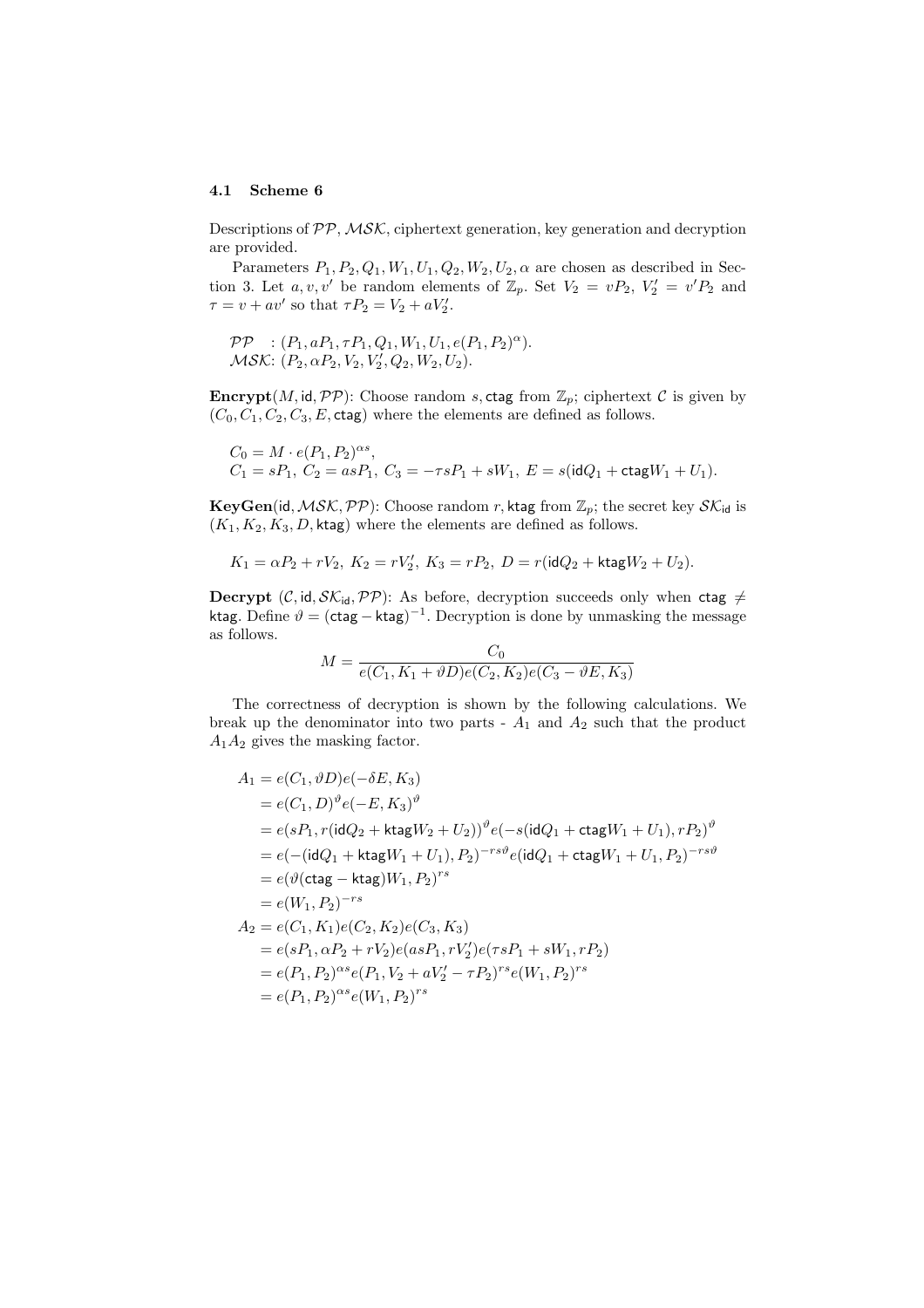Extension to HIBE: Waters extends the IBE scheme in [18] in a natural way to a HIBE scheme. In the full version of this paper [13], we show that our simplification of Waters scheme retains the original flexibility and describe a HIBE which extends Scheme 6. This HIBE scheme is secure under the DDH1, DDH2v and the DBDH assumptions and provides lesser and smaller parameters and better efficiencies of key generation, delegation, encryption and decryption compared to the HIBE in [18]. The security proof for the HIBE follows the Shi-Waters model [15] and is given in [13].

Conversion to Signature Scheme: There is a "dual" of Scheme 6 where the ciphertext elements are in  $\mathbb{G}_2$  and decryption keys consist of elements of  $\mathbb{G}_1$ . Using Naor's observation, this dual of Scheme 6 can be converted to a secure signature scheme. The signatures will be composed of elements of  $\mathbb{G}_1$  and will be smaller than the signatures obtained by the conversion of Waters' 2009 scheme to a signature scheme. In a similar manner, one can convert the dual of our HIBE to obtain a HIBS scheme where signatures consist of elements of  $\mathbb{G}_1$ .

## 4.2 Broadcast Encryption

The full version of Waters paper described a public key broadcast encryption (BE) scheme based on the dual system IBE in [18]. In this section, we describe a BE scheme based on Scheme 6 in the Type-3 pairing setting. The security proof is given in the full version [13] and is based on the hardness of the DDH1, DDH2v and the DBDH problems. The new BE scheme provides adaptive security and is more efficient than previously known BE schemes providing adaptive security [9, 18]. In what follows, *n* denotes the total number of users and  $\{1, \ldots, n\}$ , the set of users.

**Setup**(n): Generators  $P_1 \in_R \mathbb{G}_1$  and  $P_2 \in_R \mathbb{G}_2$  are chosen. Also choose random elements  $Q_{1,1}, \ldots Q_{1,n}, W_1 \in \mathbb{G}_1$  and  $Q_{2,1}, \ldots, Q_{2,n}, W_2 \in \mathbb{G}_2$  such that  $Q_{2,i} \sim$  $Q_{1,i}$  for  $1 \leq i \leq n$ ,  $W_2 \sim W_1$ . Let  $\alpha, a, v, v'$  be random elements of  $\mathbb{Z}_p$ . Set  $V_2 = vP_2$ ,  $V_2' = v'P_2$  and  $\tau = v + av'$  so that  $\tau P_2 = V_2 + aV_2'$ . The public key  $\mathcal{PK}$  and secret key  $\mathcal{SK}$  are given by

$$
\mathcal{PK} : (P_1, aP_1, \tau P_1, Q_{1,1}, \ldots, Q_{1,n}, W_1, e(P_1, P_2)^{\alpha}).
$$
  

$$
\mathcal{SK} : (P_2, \alpha P_2, V_2, V_2', Q_{2,1}, \ldots, Q_{2,n}, W_2).
$$

**Encrypt**( $\mathcal{PK}, S \subseteq \{1, \ldots, n\}, M$ ): Choose random s from  $\mathbb{Z}_p$ ; ciphertext C for the subset S of users is  $(C_0, C_1, C_2, C_3, E)$  where the elements are defined as follows.

$$
C_0 = M \cdot e(P_1, P_2)^{\alpha s},
$$
  
\n
$$
C_1 = sP_1, C_2 = asP_1, C_3 = -\tau sP_1 + sW_1, E = s(\sum_{i \in S} Q_{1,i}).
$$

**KeyGen**( $\mathcal{SK}, j \in \{1, \ldots, n\}$ ): Let r be chosen at random from  $\mathbb{Z}_p$ ; secret key for user j is  $\mathcal{SK}_j = (K_1, K_2, K_3, D, \forall i \neq jD_i)$  where the elements are defined as follows.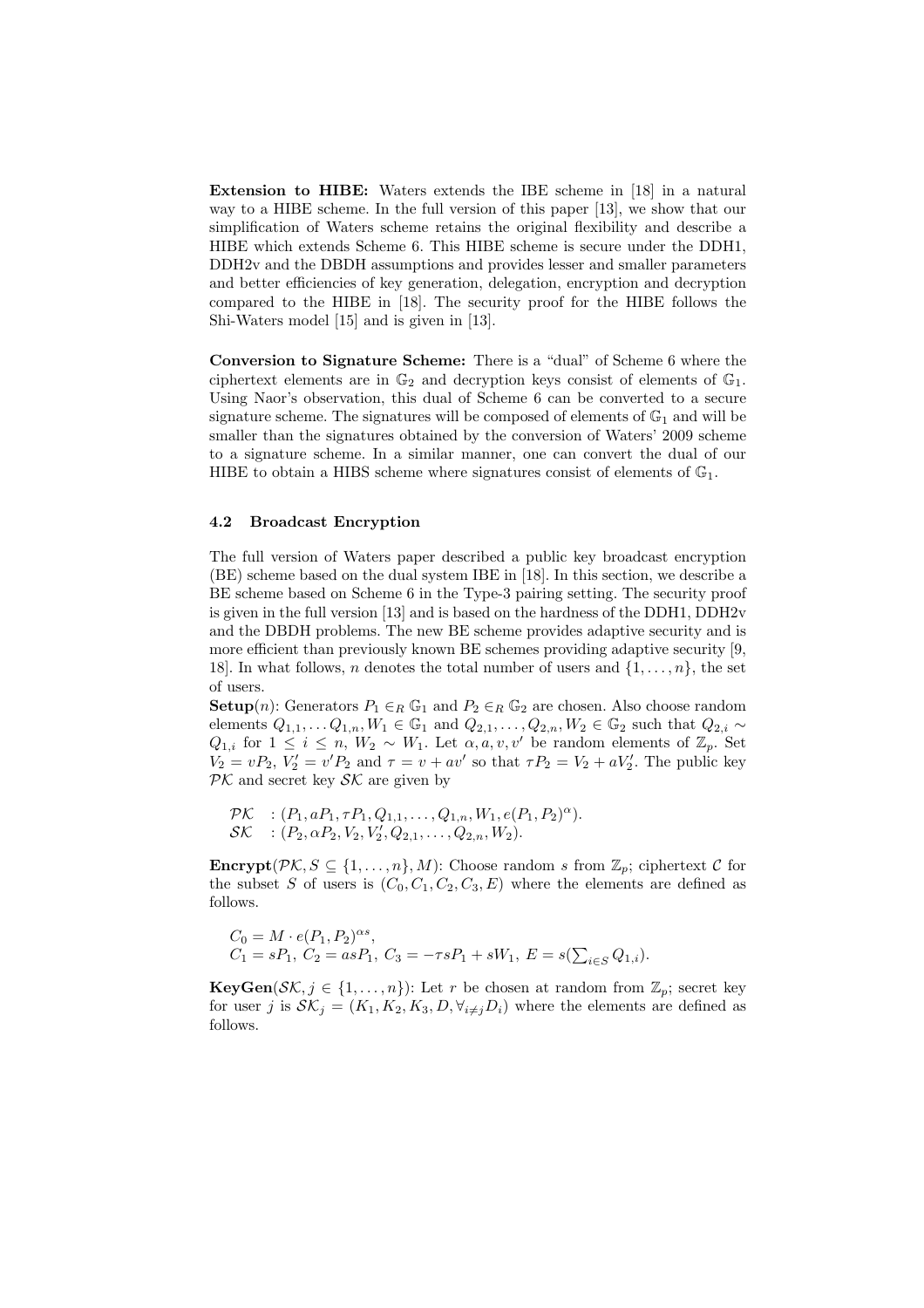$K_1 = \alpha P_2 + rV_2, K_2 = rV'_2, K_3 = rP_2$  $D = r(Q_{2,i} + W_2), D_i = rQ_{2,i}$  for  $i \neq i$ .

**Decrypt**  $(C, S, \mathcal{SK}_i)$ : Decryption works only if  $j \in S$ . Unmask the message as

$$
M = \frac{C_0}{e(C_1, K_1 - D - \sum_{\substack{i \in S \\ i \neq j}} D_i)e(C_2, K_2)e(C_3 + E, K_3)}.
$$

## 5 Security Proof for Scheme 6

First we define the semi-functional key and ciphertext for Scheme 6. As mentioned earlier, these are used only in the security reductions and are not part of the scheme itself.

Semi-functional ciphertext: Let  $(C'_0, C'_1, C'_2, C'_3, E', \text{ctag})$  be a normal ciphertext. Choose a random  $\mu$  from  $\mathbb{Z}_p$ . The semi-functional ciphertext is given by  $(C_0, C_1, C_2, C_3, E, \text{ctag})$  where  $C_0 = C'_0, C_1 = C'_1, C_2 = C'_2 + \mu P_1, C_3 = C'_3 - \mu V'_1$ and  $E = E'$ .

Semi-functional key: Let  $(K'_1, K'_2, K'_3, D, k$ tag) be a normal key. Choose a random  $\gamma$  from  $\mathbb{Z}_n$ . The semi-functional key is  $(K_1, K_2, K_3, D, \text{ktag})$  where  $K_1 =$  $K'_1 - a\gamma P_2, K_2 = K'_2 + \gamma P_2, K_3 = K'_3$  and  $D = D'.$ 

Let Game<sub>real</sub>, Game<sub>k</sub> (for  $0 \leq k \leq q$ ) and Game<sub>final</sub> be defined as in Section 3. Let Let  $X_{real}$ ,  $X_k$  and  $X_{final}$  denote the events that the adversary wins in Game<sub>real</sub>, Game<sub>k</sub> and Game<sub>final</sub> for  $0 \leq k \leq q$  respectively.

**Lemma 1.** If there exists an adversary A such that  $\mathsf{Adv}_{\mathsf{Game}_{real}}^{\mathcal{A}} - \mathsf{Adv}_{\mathsf{Game}_0}^{\mathcal{A}} =$ ε*, then we can build an algorithm* B *having advantage* ε *in solving the* DDH1 *problem.*

*Proof.* The algorithm B receives  $(P_1, sP_1, aP_1, P_2, Z_1)$  as an instance of DDH1. We describe how it will simulate each phase in the security game.

**Setup:** B chooses random elements  $\alpha, y_v, y'_v, y_q, y_w, y_u$  from  $\mathbb{Z}_p$  and sets the parameters as follows:  $P_1 = P_1$ ,  $aP_1 = aP_1$ ,  $Q_1 = y_qP_1$ ,  $W_1 = y_wP_1$ ,  $U_1 = y_uP_1$ ,  $P_2 = P_2, V_2 = y_v P_2, V'_2 = y'_v P_2, Q_2 = y_q P_2, W_2 = y_w P_2, U_2 = y_u P_2.$  The element  $\tau P_1$  is computed as  $y_v P_1 + y'_v (a P_1)$  implicitly setting  $\tau = y_v + a y'_v$ . The simulator computes the remaining parameters using  $\alpha$  and gives the following public parameters to  $\mathcal{A}$ :  $\mathcal{PP} = (P_1, P_2, aP_1, \tau P_1, Q_1, W_1, U_1, e(P_1, P_2)^{\alpha}).$ 

**Phase 1:**  $\mathcal A$  makes a number of key extract queries.  $\mathcal B$  knows the master secret and using that it returns a normal key for every key extract query made by  $A$ . **Challenge:** B receives the target identity  $\mathbf{d}^*$  and two messages  $M_0$  and  $M_1$ from A. It chooses  $\beta \in \{0,1\}$  at random. To encrypt  $M_{\beta}$ , B chooses ctag<sup>\*</sup> at random from  $\mathbb{Z}_p$  and computes the ciphertext elements as follows:  $C_0$  =  $M_{\beta} \cdot e(sP_1, P_2)^{\alpha}, \ \tilde{C}_1 = sP_1, \ C_2 = Z_1, \ C_3 = -y_v(sP_1) - y'_v Z_1 + y_w(sP_1)$  and  $E = (\mathsf{id}^* y_q + \mathsf{ctag}^* y_w + y_u)(sP_1)$ . B returns  $\mathcal{C}^* = (C_0, C_1, C_2, C_3, E, \mathsf{ctag}^*)$  to A.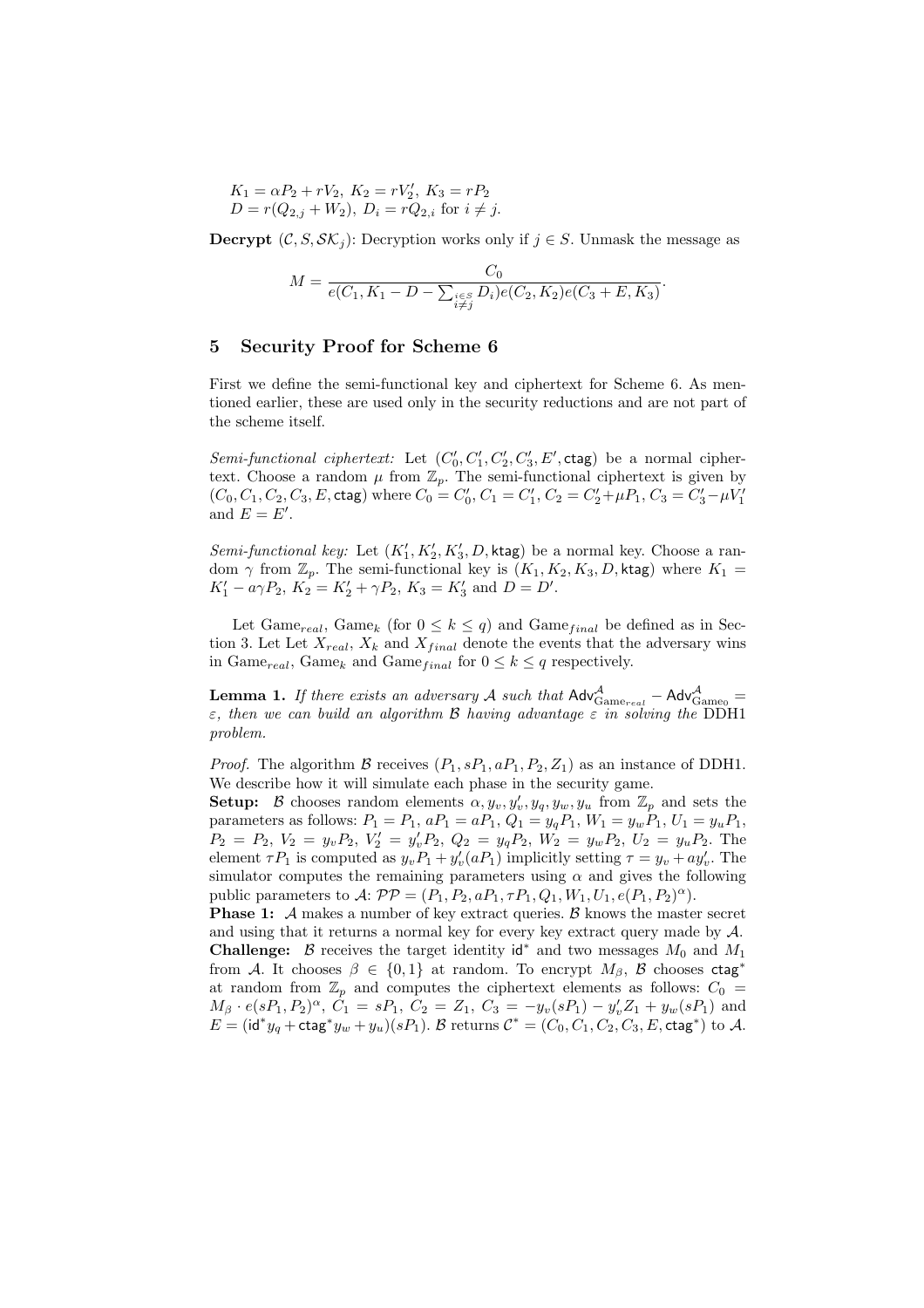If  $Z_1 = asP_1$  then the challenge ciphertext is normal; otherwise if  $Z_1$  is a random element of  $\mathbb{G}_1$  i.e.,  $Z_1 = (as+c)P_1$  then the ciphertext is semi-functional with  $\mu = c$ . Note that, to check whether  $\mathcal{C}^*$  is semi-functional or not,  $\mathcal{B}$  itself could try to decrypt it with a semi-functional key for  $\mathsf{id}^*$ . However since  $aP_2$  is not known to  $\beta$ , it cannot create such a key.

**Phase 2:** As in first phase,  $\beta$  returns a normal key for every query. Guess: The adversary returns its guess  $\beta'$  to  $\beta$ .

If  $\mathcal{C}^*$  is normal then  $\mathcal B$  simulates Game<sub>real</sub> and if it is semi-functional  $\mathcal B$ simulates Game<sub>0</sub>. Therefore if  $A$  is able to distinguish between Game<sub>real</sub> and Game<sub>0</sub>, then the  $\beta$  can solve the DDH1 problem with advantage

$$
\mathsf{Adv}_{\mathrm{DDH1}}^{\mathcal{B}} = |\Pr[X_{real}] - \Pr[X_0]| = \mathsf{Adv}_{\mathrm{Game}_{real}}^{\mathcal{A}} - \mathsf{Adv}_{\mathrm{Game}_0}^{\mathcal{A}} = \varepsilon.
$$

Lemma 2. *If there exists an adversary* A *such that*  $Adv^{\mathcal{A}}_{Game_{k-1}} - Adv^{\mathcal{A}}_{Game_k} = \varepsilon$ , *then we can build an algorithm* B *having advantage* ε *in breaking the assumption* DDH2v*.*

*Proof.* Let  $(P_1, dP_1, dzP_1, zx_1P_1, P_2, dP_2, x_1P_2, x_2P_2, Z_2)$  denote the instance of DDH2v that  $\beta$  receives.

**Setup:** B chooses random elements  $a, \alpha, \lambda, \nu, y'_v, y_q, y_u, y_w \in_R \mathbb{Z}_p$  and sets the parameters as follows.  $P_1 = P_1$ ,  $P_2 = P_2$ ,  $Q_2 = -\lambda (dP_2) + y_q P_2$ ,  $U_2 = -\nu (dP_2) +$  $y_u P_2, W_2 = dP_2 + y_w P_2, V_2 = -a(x_1 P_2)$  and  $V_2' = x_1 P_2 + y'_v P_2$  setting  $\tau = a y'_v$ using which one can compute  $\tau P_1 = ay'_v P_1$ . The public parameters  $Q_1, W_1, U_1$ can be computed since  $\mathcal{B}$  has  $dP_1$ . The remaining parameters required to provide PP to A are computed using a,  $\alpha$  and other elements of the problem instance. **Phases 1 and 2:** The key extraction queries for identities  $id_1, \ldots, id_q$  are answered in the following way. For  $i < k$ , a semi-functional key is returned and for  $i > k$  a normal key is returned. Note that normal and semi-functional keys can be generated since B has the  $MSK$  and knows a. For  $i = k$ , a normal key  $K'_1, K'_2, K'_3, D'$  is generated using randomiser  $r' \in_R \mathbb{Z}_p$ , ktag =  $\lambda id_k + \nu$  and then modified as:  $K_1 = K_1' - aZ_2$ ,  $K_2 = K_2' + Z_2 + y_v'(x_2P_2)$ ,  $K_3 = K_3' + x_2P_2$ and  $D = D + (y_q \mathsf{id} + y_w \mathsf{ktag} + y_u)(x_2 P_2)$ , thus implicitly setting  $r = r' + x_2$ . Since  $dx_2P_2$  is not known to B it can create D only when ktag =  $\lambda id_k + \nu$ . If  $Z_2 = x_1 x_2 P_2$  then the key for id<sub>k</sub> will be normal and otherwise it will be semifunctional with  $\gamma = c$  where  $Z_2 = (x_1x_2 + c)P_2$ . Note that a semi-functional ciphertext for  $\mathsf{id}_k$  with any value of ctag except for  $\neq \lambda \mathsf{id}_k + \nu$  cannot be generated without the knowledge of  $dx_1zP_1$  which is neither available from the assumption nor can be computed by  $\beta$ . This rules out the obvious way of checking whether the key for  $\mathsf{id}_k$  is semi-functional or not.

**Challenge:** B receives two messages  $M_0, M_1$  and a challenge identity id<sup>\*</sup> during the challenge phase. It chooses  $\beta \in_R \{0,1\}$  and sets  $\text{ctag}^* = \lambda \text{id}^* + \nu$ . Since  $\lambda$  and  $\nu$  are chosen independently and uniformly at random, the function  $\lambda X + \nu$  is a pairwise independent function for a variable X over  $\mathbb{Z}_p$ . This causes the tag values of the challenge ciphertext and the k-th key to appear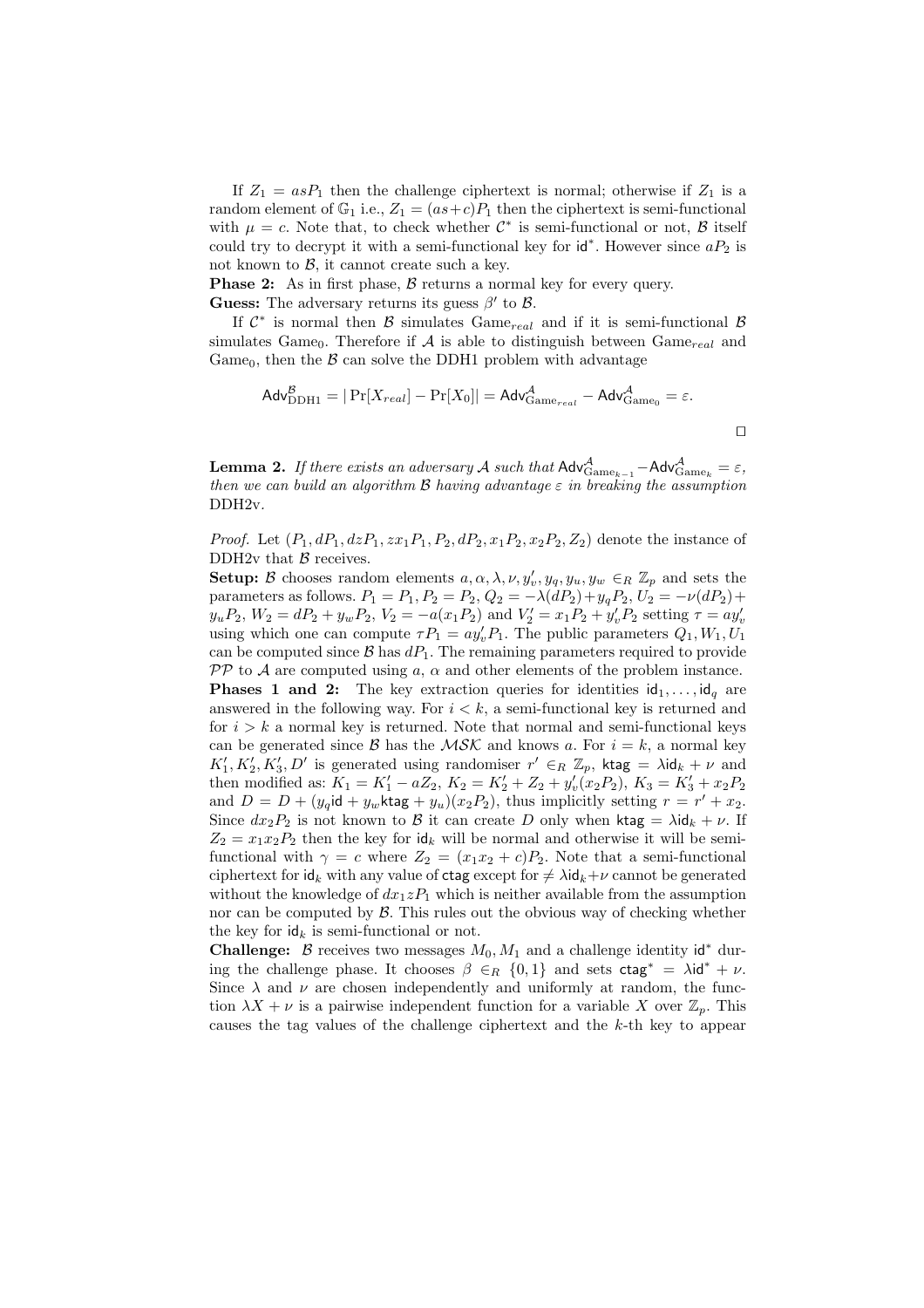properly distributed from the adversary's view.  $\beta$  computes the ciphertext elements as:  $C_0 = e(zx_1P_1, P_2)^{\alpha}$ ,  $C_1 = zx_1P_1$ ,  $C_2 = a(zx_1P_1) + dzP_1$ ,  $C_3 =$  $(y_w - ay'_v)(zx_1P_1) - y'_v(dzP_1)$  and  $E = (y_q \text{id} + \text{ctag}^* y_w + y_u)(zx_1P_1)$ , setting  $s = zx_1$  and  $\mu = dz$ . It is easy to check that  $C_3$  is well-formed.

Now A will be able to distinguish between  $\text{Game}_{k-1}$  and  $\text{Game}_k$  if it can decide whether  $\mathcal{SK}_{\mathsf{id}_k}$  is normal or semi-functional. In this case  $\mathcal B$  can break the assumption DDH2v with advantage

$$
\mathsf{Adv}_{\mathrm{DDH2v}}^{\mathcal{B}} = |\Pr[X_{k-1}] - \Pr[X_k]| = \mathsf{Adv}_{\mathrm{Game}_{k-1}}^{\mathcal{A}} - \mathsf{Adv}_{\mathrm{Game}_k}^{\mathcal{A}} = \varepsilon.
$$

**Lemma 3.** If there exists an adversary A such that  $Adv_{Game_q}^A - Adv_{final}^A = \varepsilon$ , *then we can build an algorithm* B *having advantage* ε *in breaking the* DBDH *assumption.*

*Proof.* B receives  $(P_1, xP_1, aP_1, sP_1, P_2, xP_2, aP_2, sP_2, Z)$  as an instance of the DBDH problem.

**Setup:** With  $y_v, y'_v, y_q, y_w, y_u$  chosen at random from  $\mathbb{Z}_p$ ,  $\mathcal{B}$  sets the parameters as:  $P_1 = P_1, P_2 = P_2, aP_1 = aP_1, V_2 = y_v P_2, V'_2 = y'_v P_2, \tau P_1 = y_v P_1 + y'_v (aP_1),$  $Q_1 = y_q P_1, W_1 = y_w P_1, U_1 = y_u P_1, e(P_1, P_2)^{\alpha} = e(x P_1, a P_2)$ , thus implicitly setting  $a = a, \alpha = xa$  and  $\tau = y_v + ay'_v$ . The remaining parameters can be computed easily.  $\beta$  returns  $\mathcal{PP}$  to  $\mathcal{A}$ .

**Phases 1 and 2:** When A asks for the secret key for the *i*'th identity  $id_i$ , B chooses at random r, ktag,  $\gamma' \in \mathbb{Z}_p$  implicitly setting  $\gamma' = x - \gamma$ . It then computes a semi-functional key for  $\mathsf{id}_i$  as follows.

$$
K_1 = \gamma'(aP_2) + rV_2 = xaP_2 - a\gamma P_2 + rV_2 = \alpha P_2 + rV_2 - a\gamma P_2
$$
  
\n
$$
K_2 = rV_2' - \gamma'P_2 + xP_2 = rV_2' - xP_2 + \gamma P_2 + xP_2 = rV_2' + \gamma P_2
$$
  
\n
$$
K_3 = rP_2, D = r(\text{id}_i Q_2 + \text{ktag} W_2 + U_2).
$$

Here  $\beta$  knows  $\gamma'$  but not  $\gamma$ . Also, observe that  $\beta$  does not know  $\alpha$  and hence cannot create a normal key.

**Challenge:** B receives the challenge identity  $id^*$  and two messages  $M_0$  and M<sub>1</sub> from A. It chooses  $\beta \in \{0,1\}$  and  $\text{ctag}^*, \mu' \in \mathbb{Z}_p$  at random and generates a semi-functional challenge ciphertext as follows. Here  $\beta$  implicitly sets  $\mu' = \mu + as$ and it does not know  $\mu$ .

$$
C_0 = M_{\beta} \cdot Z
$$
  
\n
$$
C_1 = sP_1, C_2 = \mu'P_1 = asP_1 + \mu P_1
$$
  
\n
$$
C_3 = -y_v(sP_1) - \mu'y'_vP_1 + y_w(sP_1) = -\tau sP_1 - \mu V'_1 + sW_1
$$
  
\n
$$
E = (y_q \text{id}^* + y_w \text{ctag}^* + y_u)(sP_1)
$$

The challenge ciphertext  $\mathcal{C}^* = (C_0, C_1, C_2, C_3, E, \text{ctag}^*)$  is returned to A. If  $Z = e(P_1, P_2)^{xas}$  then  $\mathcal{C}^*$  will be a semi-functional encryption of  $M_\beta$ ; if Z is a random element of  $\mathbb{G}_T$  then  $\mathcal{C}^*$  will be a semi-functional encryption of a random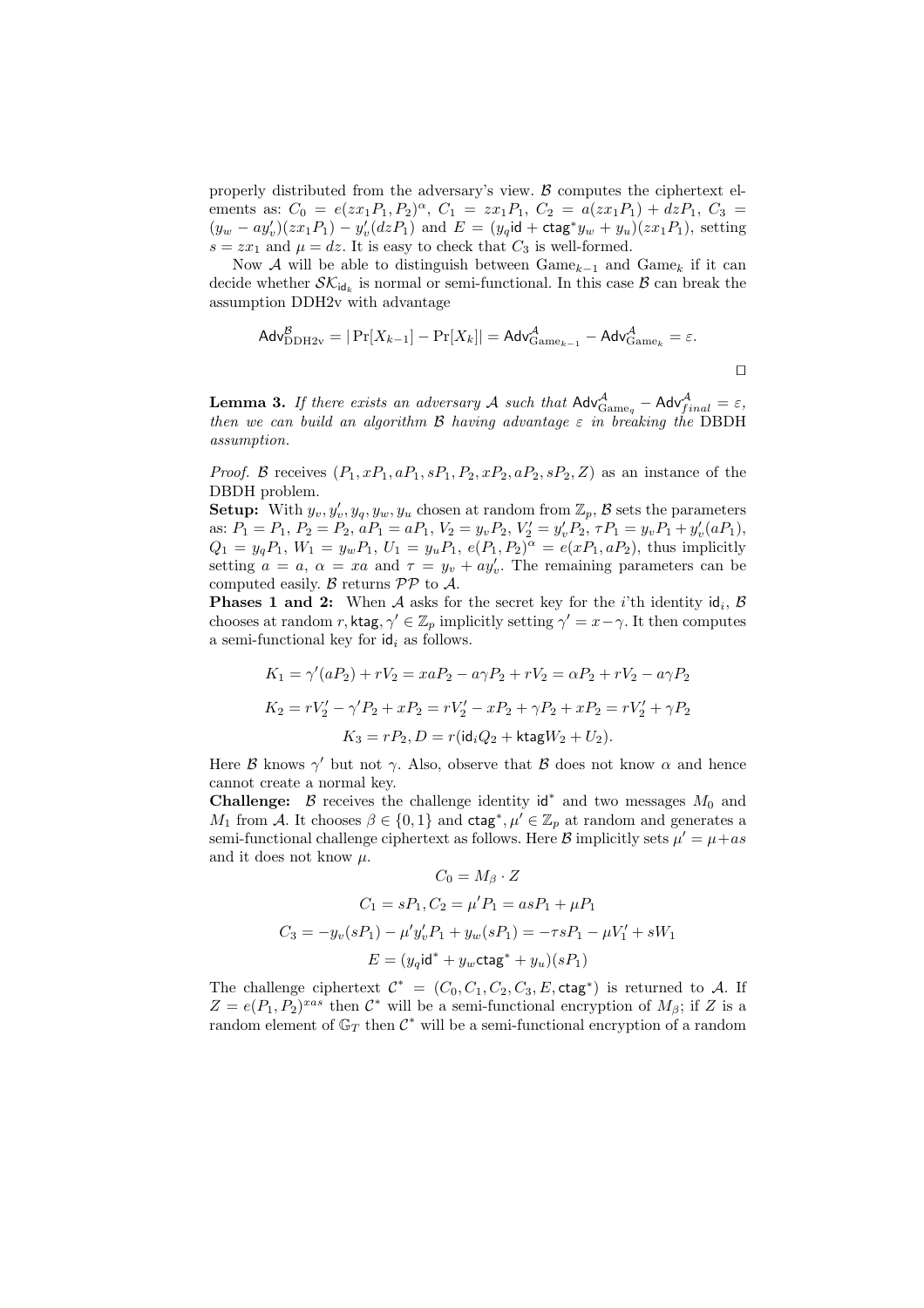message. If A can identify whether the game simulated was  $\text{Game}_q$  or  $\text{Game}_{final}$ , then B will be able to decide whether  $Z = e(P_1, P_2)^{xas}$  or not and hence break the DBDH assumption with advantage

$$
\mathsf{Adv}_{\mathsf{DBDH}}^{\mathcal{B}} = |\Pr[X_q] - \Pr[X_{final}]| = \mathsf{Adv}_{\mathsf{Game}_q}^{\mathcal{A}} - \mathsf{Adv}_{\mathsf{Game}_{final}}^{\mathcal{A}} = \varepsilon.
$$

Theorem 1. *If the* DDH1*,* DDH2v *and* DBDH *assumptions hold, then no polynomial time adversary* A *making at most* q *key extraction queries can break the security of Scheme 6.*

*Proof.* Using lemmas 1, 2 and 3, we have for any polynomial time attacker  $A$ ,

$$
\mathsf{Adv}_{\mathsf{Scheme} \ 6}^{\mathcal{A}} \leq |\Pr[X_{real}] - \Pr[X_0]| + \sum_{k=1}^{q} (|\Pr[X_{k-1}] - \Pr[X_k]|) + |\Pr[X_q] - \Pr[X_{final}]|
$$

$$
= \varepsilon_{\mathsf{DDH1}} + q \varepsilon_{\mathsf{DDH2v}} + \varepsilon_{\mathsf{DBDH}}
$$

which is negligible in the security parameter  $\kappa$ . □

# 6 Conclusion

We have converted Waters dual system IBE scheme from the setting of symmetric pairings to that of asymmetric pairings. This has been done in a systematic manner going through several stages of simplifications. We have described in detail an IBE scheme, Scheme 6, which is quite simple and minimal in the sense that both encryption and key generation use one randomiser each. The security of Scheme 6 is based on two standard assumptions and a natural and minimal extension of the DDH assumption for  $\mathbb{G}_2$ . On the other hand, security of Scheme 1 is based on standard assumptions and reduces the sizes of ciphertexts and keys by 2 elements each from the original scheme of Waters.

# Acknowledgement

We would like to thank the anonymous reviewers of PKC 2012 for helpful comments and suggestions.

## References

1. Dan Boneh and Xavier Boyen. Efficient selective-ID secure identity-based encryption without random oracles. In Christian Cachin and Jan Camenisch, editors, EUROCRYPT, volume 3027 of Lecture Notes in Computer Science, pages 223– 238. Springer, 2004.